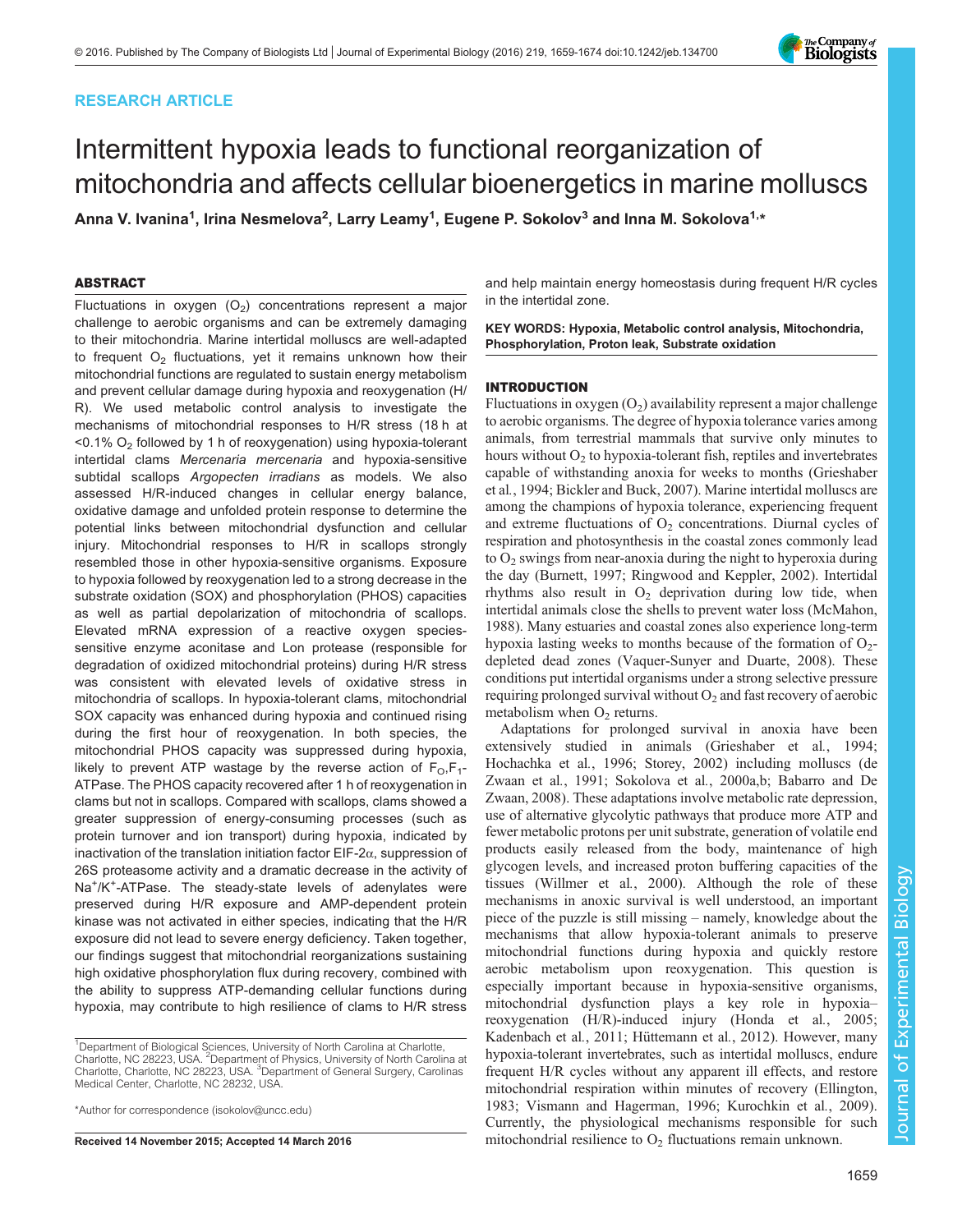| Journal of Experimental Biology (2016) 219, 1659-1674 doi:10.1242/jeb.134700 |  |
|------------------------------------------------------------------------------|--|
|------------------------------------------------------------------------------|--|

| <b>List of symbols and abbreviations</b> |                                                         |  |
|------------------------------------------|---------------------------------------------------------|--|
| $AMPK\alpha$                             | AMP-activated protein kinase $\alpha$                   |  |
| <b>ASW</b>                               | artificial seawater                                     |  |
| <b>EDTA</b>                              | ethylenediaminetetraacetic acid                         |  |
| <b>EGTA</b>                              | ethylene glycol-bis(2-aminoethylether)-N,N,N',N'-       |  |
|                                          | tetraacetic acid                                        |  |
| <b>ETS</b>                               | electron transport system                               |  |
| <b>GIM</b>                               | generalized linear model                                |  |
| H/R                                      | hypoxia-reoxygenation                                   |  |
| <b>HEPES</b>                             | 2-[4-(2-hydroxyethyl)piperazin-1-yl]ethanesulfonic acid |  |
| $HIF1-\alpha$                            | hypoxia-inducible factor $1\alpha$                      |  |
| <b>HNE</b>                               | 4-hydroxynonenal                                        |  |
| <b>LEAK</b>                              | proton leak                                             |  |
| <b>MCA</b>                               | metabolic control analysis                              |  |
| <b>MDA</b>                               | malondialdehyde                                         |  |
| <b>MF</b>                                | malic enzyme                                            |  |
| <b>NKA</b>                               | Na <sup>+</sup> /K <sup>+</sup> -ATPase                 |  |
| <b>OXPHOS</b>                            | oxidative phosphorylation                               |  |
| <b>PEPCK</b>                             | phosphoenolpyruvate carboxykinase                       |  |
| <b>PHOS</b>                              | phosphorylation                                         |  |
| <b>PK</b>                                | pyruvate kinase                                         |  |
| <b>PVDF</b>                              | polyvinylidene fluoride                                 |  |
| qRT-PCR                                  | quantitative real-time PCR                              |  |
| <b>RCR</b>                               | respiratory control ratio                               |  |
| <b>ROS</b>                               | reactive oxygen species                                 |  |
| SOX                                      | substrate oxidation                                     |  |
| <b>TCA</b>                               | tricarboxylic acid                                      |  |
| $TPP+$                                   | tetraphenyl phosphonium                                 |  |
| $\Delta p$                               | proton-motive force                                     |  |
| $\Delta \psi$                            | mitrochondrial membrane potential                       |  |

This study aimed to elucidate mitochondrial and cellular responses to severe H/R stress in marine bivalves and identify the potential mechanisms involved in mitochondrial resilience to H/R stress. We determined the effects of H/R stress on mitochondrial bioenergetics and control over respiratory flux in two species of marine bivalves – the hard clam Mercenaria mercenaria and the bay scallop Argopecten irradians – and assessed the potential links between mitochondrial dysfunction and cellular energy homeostasis and injury. Hard clams are an intertidal species that can survive several weeks in anoxia (∼14 days at 20°C) whereas subtidal scallops can tolerate the lack of  $O_2$  for only a few hours (<24 h at 20 $^{\circ}$ C) (I.M.S. and A.V.I., unpublished data; [Savage, 1976](#page-15-0); [Vaquer-Sunyer and](#page-15-0) [Duarte, 2011](#page-15-0)). To identify the mitochondrial subsystems affected by H/R stress, we applied top-down metabolic control analysis (MCA), a powerful approach to analyze regulation and homeostasis in complex metabolic systems such as mitochondria [\(Brand, 1998\)](#page-13-0). In top-down MCA, the mitochondrial reactions are partitioned into three interconnected blocks [phosphorylation (PHOS), proton leak (LEAK) and substrate oxidation (SOX) subsystems] linked by a common intermediate, the proton-motive force  $\Delta p$  ([Brand, 1997,](#page-13-0) [1998;](#page-13-0) [Suarez, 2004](#page-15-0)). The SOX subsystem creates  $\Delta p$  through the activity of the electron transport system (ETS) supported by the tricarboxylic acid (TCA) cycle and substrate transporters. The PHOS and LEAK subsystems dissipate  $\Delta p$ . The PHOS subsystem (including  $F_O$ ,  $F_I$ -ATPase, adenylate and inorganic phosphate transporters) uses  $\Delta p$  to synthesize ATP, and the LEAK subsystem dissipates  $\Delta p$ without ATP production because of the activities of futile cation cycles. Excessive LEAK can reduce efficiency of mitochondria, while mild LEAK serves as a 'safety valve' to curb reactive oxygen species (ROS) production [\(Brand, 2000](#page-13-0); [Miwa et al](#page-14-0)., 2003). This mechanistic comparison of mitochondrial responses using top-down MCA allows determination of the critical mitochondrial functions modulated by H/R stress and serves as a foundation for further

1660

comparative studies to address the role of these functions in evolutionary adaptation to intermittent hypoxia.

Because mitochondrial dysfunction has implications for cellular energy and redox homeostasis, we also assessed effects of H/R stress on cellular energy balance, oxidative damage and unfolded protein response in scallops and clams. We anticipated that more hypoxia-tolerant clams will demonstrate stronger metabolic rate depression, enhanced energy homeostasis and better protection against oxidative damage compared with the hypoxia-sensitive clams. Anaerobic capacity was assessed by determining accumulation of anaerobic end products (L-alanine, succinate and acetate) [\(de Zwaan, 1991\)](#page-14-0) and by measuring the enzyme activities at aerobic/anaerobic branchpoint – pyruvate kinase (PK), phosphoenolpyruvate carboxykinase (PEPCK) and malic enzyme (ME). In facultative anaerobes including molluscs, PK and PEPCK act as a metabolic switch, channeling glycolytic substrates to aerobic or anaerobic ATP production, respectively, and ME acts in concert with PEPCK diverting glycolytic substrates to anaerobic pathways [\(Zammit and Newsholme, 1978; van Hellemond et al](#page-15-0)., [2003\)](#page-15-0). Therefore, a lower PK/PEPCK ratio and higher ME activity indicate activation of anaerobic pathways in molluscs ([de Vooys,](#page-14-0) [1980;](#page-14-0) [Sokolova and Pörtner, 2001; van Hellemond et al](#page-15-0)., 2003). Energy status was assessed by tissue levels of adenylates and energy stores, as well as expression of a key cellular energy sensor, AMPactivated protein kinase (AMPKα) ([Hardie, 2014\)](#page-14-0). Effects of H/R stress on major ATP-consuming processes were determined by assessing the cellular markers of protein synthesis (expression of the eukaryotic initiation factor eIF-2α; [Larade and Storey, 2002, 2007\)](#page-14-0), protein breakdown (activity of the 26S proteasome; [Coux et al](#page-14-0)., [1996; Götze et al](#page-14-0)., 2014) and ion transport activity [Na<sup>+</sup>/K<sup>+</sup>-ATPase (NKA)] ([Hochachka, 1985\)](#page-14-0). Cellular damage was assessed by measuring levels of end products of lipid peroxidation, as well as expression of molecular chaperones (HSP60 and HSP70 family) and mRNA expression of ROS-sensitive enzymes mitochondrial aconitase and Lon protease ([Bota and Davies, 2002](#page-13-0); [Bota et al](#page-13-0)., [2002; Bulteau et al](#page-13-0)., 2003). This comprehensive assessment of mitochondrial and cellular bioenergetics and stress response provides insights into the potential mechanisms involved in the mitochondrial resilience to H/R and furthers our understanding of the metabolic regulation during intermittent hypoxia in molluscs. Such multivariate analysis can also strengthen inferences about the potential links of the studied physiological traits with hypoxia tolerance within the limited framework of a two-species comparison [\(Garland and Adolph, 1994](#page-14-0)) and inform future comparative research to uncover the role of natural selection in shaping adaptations of mitochondrial and cellular bioenergetics to hypoxia.

# MATERIALS AND METHODS Animal maintenance

Clams and scallops were obtained from local suppliers (Inland Seafood, Charlotte, NC, USA, and UNC Wilmington's Shellfish Research Hatchery, Wilmington, NC, USA). Molluscs were kept in tanks with aerated artificial seawater (ASW) (Instant Ocean, Kent Marine, Acworth, GA, USA) at 20±1°C and salinity 30±1 ( practical salinity units). Molluscs were fed *ad libitum* (3 ml per 20–25 animals every day for scallops and every other day for clams) with a commercial algal blend (DT's Live Marine Phytoplankton, Sycamore, IL, USA).

To induce hypoxia, molluscs were placed in covered plastic trays (four animals in 5 litres ASW) and hypoxic conditions were created by bubbling ASW with nitrogen (Robert Oxygen, Charlotte, NC, USA) to achieve  $0.04-0.1\%$  O<sub>2</sub>. Exposure to 18 h of hypoxia led to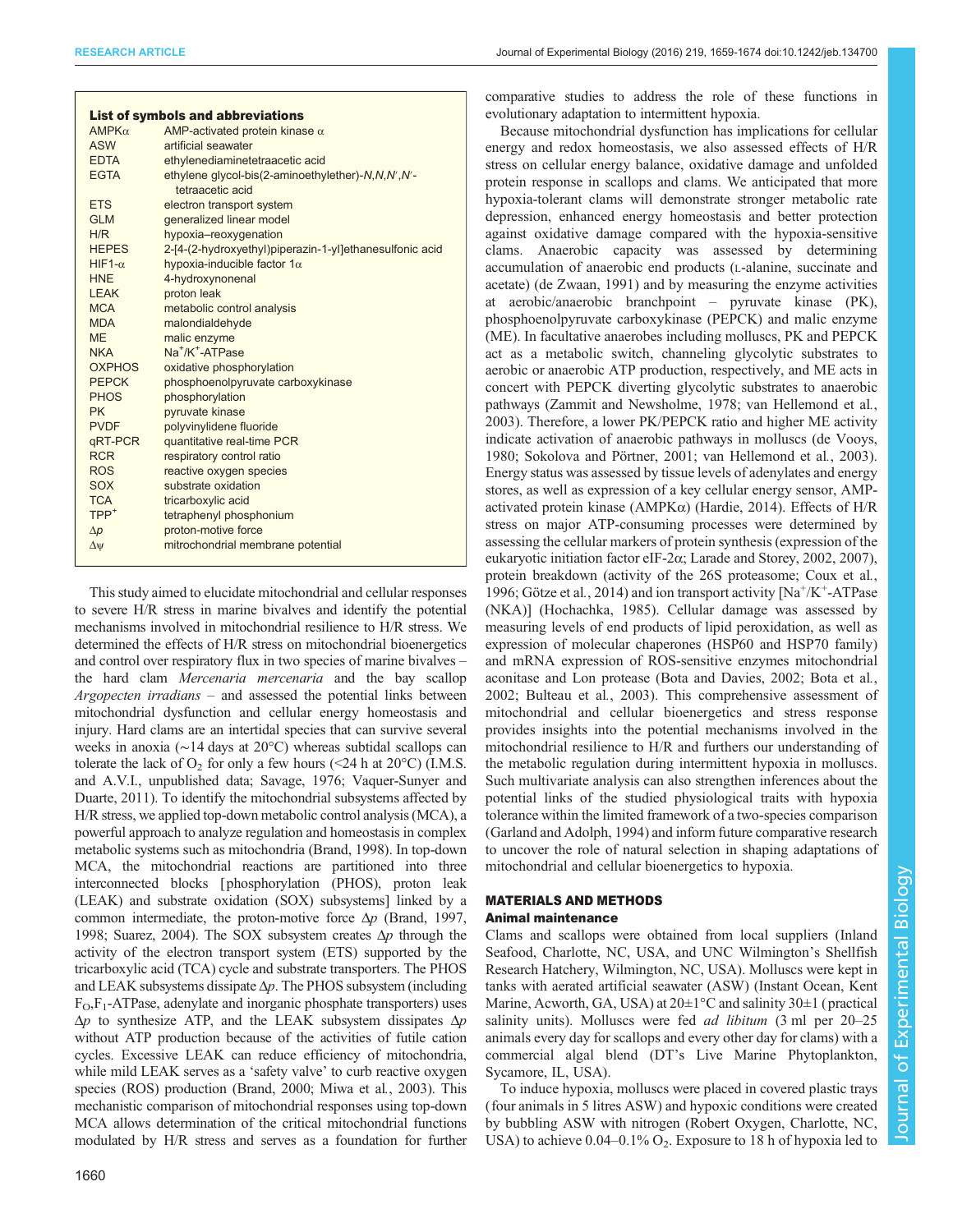28% and 0% mortality in scallops and clams, respectively. After 18 h of hypoxia, animals were returned into well-aerated tanks and allowed to recover for 1 h. Tissues were collected at the end of the hypoxic exposure and after 18 h of hypoxia followed by 1 h normoxic recovery (i.e. reoxygenation). Control animals were maintained in normoxia.

Because of the limited tissue amount, all traits could not be measured in the same tissues. Therefore, mitochondrial traits were assessed in the gills, which are the main organs of gas exchange directly exposed to  $O<sub>2</sub>$  fluctuations. Energy-related metabolites and enzymes of the aerobic/anaerobic branchpoint were assessed in hepatopancreas, which is a metabolically active tissue and a major organ for the glycogen storage in bivalves. Indices related to protein turnover, NKA activity and protein expression were measured in the adductor muscle.

## Mitochondrial assays

Mitochondria were isolated from gills as described elsewhere [\(Sokolova, 2004;](#page-15-0) [Kurochkin et al](#page-14-0)., 2011). Briefly, 2–4 g of gills were pooled from two to three animals and homogenized in an ice-cold buffer  $[100 \text{ mmol } l^{-1}$  sucrose, 200 mmol  $l^{-1}$  KCl, 100 mmol l−<sup>1</sup> NaCl, 8 mmol l−<sup>1</sup> ethylene glycol-bis(2 aminoethylether)-N,N,N′,N′-tetraacetic acid (EGTA) and 30 mmol l−<sup>1</sup> 2-[4-(2-hydroxyethyl)piperazin-1-yl]ethanesulfonic acid (HEPES), pH 7.5] using several passes of a Potter–Elvenhjem homogenizer at 200 r.p.m. The homogenate was centrifuged at 4<sup>o</sup>C and  $2000 \times$  for 8 min to remove cell debris, and the supernatant was centrifuged at 8500 g for 8 min to obtain a mitochondrial pellet. The pellet was resuspended in ice-cold assay medium containing 150 mmol l<sup>-1</sup> sucrose, 250 mmol l<sup>-1</sup> KCl, 10 mmol l<sup>-1</sup> glucose, 10 mmol l−<sup>1</sup> KH2PO4, 1% bovine serum albumin (fatty acid free) and 30 mmol l−<sup>1</sup> HEPES, pH 7.2. Protein concentrations were measured using a Bio-Rad protein assay (Bio-Rad, Hercules, CA, USA) with 0.1% Triton X-100 to solubilize mitochondrial membranes.

Respiration and mitochondrial membrane potentials  $(\Delta \psi)$  of mitochondrial suspensions (4 mg ml−<sup>1</sup> protein) were determined simultaneously in a temperature-stabilized four-port chamber (World Precision Instruments, Sarasota, FL, USA) at 20°C using fiber-optic  $O_2$  sensors and tetraphenyl phosphonium (TPP<sup>+</sup>)-selective electrodes [\(Kurochkin et al](#page-14-0)., 2011). Succinate (5 mmol l−<sup>1</sup> ) was used as a substrate because it is transported into mitochondria non-electrogenically and does not affect Δψ [\(Hafner](#page-14-0) [et al., 1990;](#page-14-0) [Brand, 1998\)](#page-13-0). Δψ values were determined using a TPP+-selective electrode (KWIKTPP-2) and a Super Dri-Ref reference electrode (World Precision Instruments) connected to a pH meter (Jenco Instruments, San Diego, CA, USA) ([Kurochkin](#page-14-0) [et al., 2011](#page-14-0)). Because mitochondrial  $\Delta p$  consists of the electrical membrane potential  $(\Delta \psi)$  and the pH gradient across the inner mitochondrial membrane, we added the  $H^+/K^+$  exchanger nigericin (123 nmol l<sup>-1</sup>) to the assay medium to convert all of  $\Delta p$  into the electrical gradient  $(\Delta \psi)$ . Therefore, throughout this study we refer to  $\Delta \psi$  as a measure of  $\Delta p$ . Oxygen sensors were calibrated at 0% and 100% of air saturation, and the TPP<sup>+</sup> electrode was calibrated using stepwise additions of TPP<sup>+</sup> (2–10 µmol  $1^{-1}$ ). Corrections for the non-specific binding of  $TPP<sup>+</sup>$  were conducted after fully collapsing Δψ with 400 µmol l−<sup>1</sup> of KCN [\(Lötscher et al](#page-14-0)., 1980; [Chamberlin,](#page-13-0) [2004b\)](#page-13-0). TPP<sup>+</sup> concentrations were monitored using Logger Pro  $3.2$ with a Vernier LabPro interface (Vernier Software and Technology, Beaverton, OR, USA). Δψ was calculated using the Nernst equation using a mitochondrial matrix volume of  $1 \mu$ l mg<sup>-1</sup> protein and corrections for non-specific  $TPP^+$  binding as described for marine molluscs [\(Kurochkin et al., 2011\)](#page-14-0).

State 3 (ADP-stimulated) respiration was determined following addition of 150 nmol ADP, and state 4 (resting) respiration was measured after the depletion of ADP followed by addition of 2 μg ml<sup>-1</sup> oligomycin, a specific inhibitor of mitochondrial  $F_0$ ,  $F_1$ -ATPase. Respiration rates were corrected for non-mitochondrial  $O<sub>2</sub>$ consumption and sensor drift by subtracting the residual  $O_2$ consumption in the presence of 400 µmol  $l^{-1}$  KCN. Respiratory control ratios (RCRs) were calculated as the ratio of state 3 over state 4 respiration rates.

The kinetic responses of the SOX, LEAK and PHOS subsystems were assessed by changes in  $O<sub>2</sub>$  consumption in response to the experimentally induced changes in Δψ ([Brand, 1997, 1998](#page-13-0); [Kurochkin et al](#page-14-0)., 2011). For the LEAK and PHOS subsystems, a change in  $\Delta \psi$  was achieved by titration with malonate, which affects Δψ via inhibition of the SOX subsystem but does not affect the LEAK or PHOS subsystems. For the SOX subsystem, manipulation of Δψ was achieved by addition of a mitochondrial uncoupler {[(3 chlorophenyl)hydrazono]malononitrile (CCCP)} that affects Δψ via stimulation of the proton leak but does not directly affect the SOX subsystem. For each treatment and each subsystem, five to eight mitochondrial isolates were used.

## Oxidative lesions

Protein conjugates of malondialdehyde (MDA) and 4 hydroxynonenal (HNE) were measured in mitochondria  $(N=5-8)$ using the MDA OxiSelect™ MDA adduct ELISA Kit and the HNE OxiSelect™ HNE-His adduct ELISA Kit, respectively, according to the manufacturer's protocols (Cell Biolabs, San Diego, CA, USA).

## **Metabolites**

Approximately 250 mg of hepatopancreas were ground under liquid nitrogen and extracted with ice-cold perchloric acid (0.6 mol l<sup>-1</sup>) containing 150 mmol l−<sup>1</sup> ethylenediaminetetraacetic acid (EDTA) [\(Bagwe et al](#page-13-0)., 2015). Concentrations of L-alanine, acetate, glycogen, glucose and adenylates were measured using standard enzymatic assays as described elsewhere [\(Bagwe et al](#page-13-0)., 2015). Succinate concentration was measured with a succinic acid kit (BioVision, Milpitas, CA, USA) according to the manufacturer's instructions. Lipid content was determined using a chloroform extraction method [\(Bagwe et al](#page-13-0)., 2015), and protein content was measured in hepatopancreas homogenates using the method described below for immunoblotting. The sample size was five to 12, with each replicate representing tissues from an individual mollusc.

## Immunoblotting

Muscle tissues were homogenized in an ice-cold buffer containing 100 mmol l−<sup>1</sup> Tris, pH 7.4, 100 mmol l−<sup>1</sup> NaCl, 1 mmol l−<sup>1</sup> EDTA, 1 mmol l−<sup>1</sup> EGTA, 1% Triton-X 100, 10% glycerol, 0.1% sodium dodecylsulfate, 0.5% deoxycholate, 0.5 μg ml−<sup>1</sup> leupeptin, 0.7 μg ml−<sup>1</sup> pepstatin, 40 μg ml−<sup>1</sup> phenylmethylsulfonyl fluoride and  $0.5 \mu g$  ml<sup>-1</sup> aprotinin, sonicated three times for 10 s each (output 69 W, Sonicator 3000, Misonix, Farmingdale, NY, USA), and centrifuged for 10 min at 20,000  $g$  and 4°C. Protein content was measured using the Bio-Rad Protein Assay kit (Bio-Rad Laboratories). Samples (20 μg protein per lane for EIF-2 $\alpha$ , phospho-EIF-2α, HSP60, HSP69 and HSP72/78, or 50 μg for AMPK $\alpha$ , phospho-AMPK $\alpha$  and HIF-1 $\alpha$ ) were loaded onto 8% polyacrylamide gels and run at 100 mA for 2 h at room temperature. The proteins were transferred onto a polyvinylidene fluoride (PVDF) (for HSP60 and HSP70) or nitrocellulose membrane (for all other proteins) in 96 mmol  $l^{-1}$  glycine, 12 mmol  $l^{-1}$  Tris and 20% methanol (v/v) using a Trans-Blot semi-dry cell (Thermo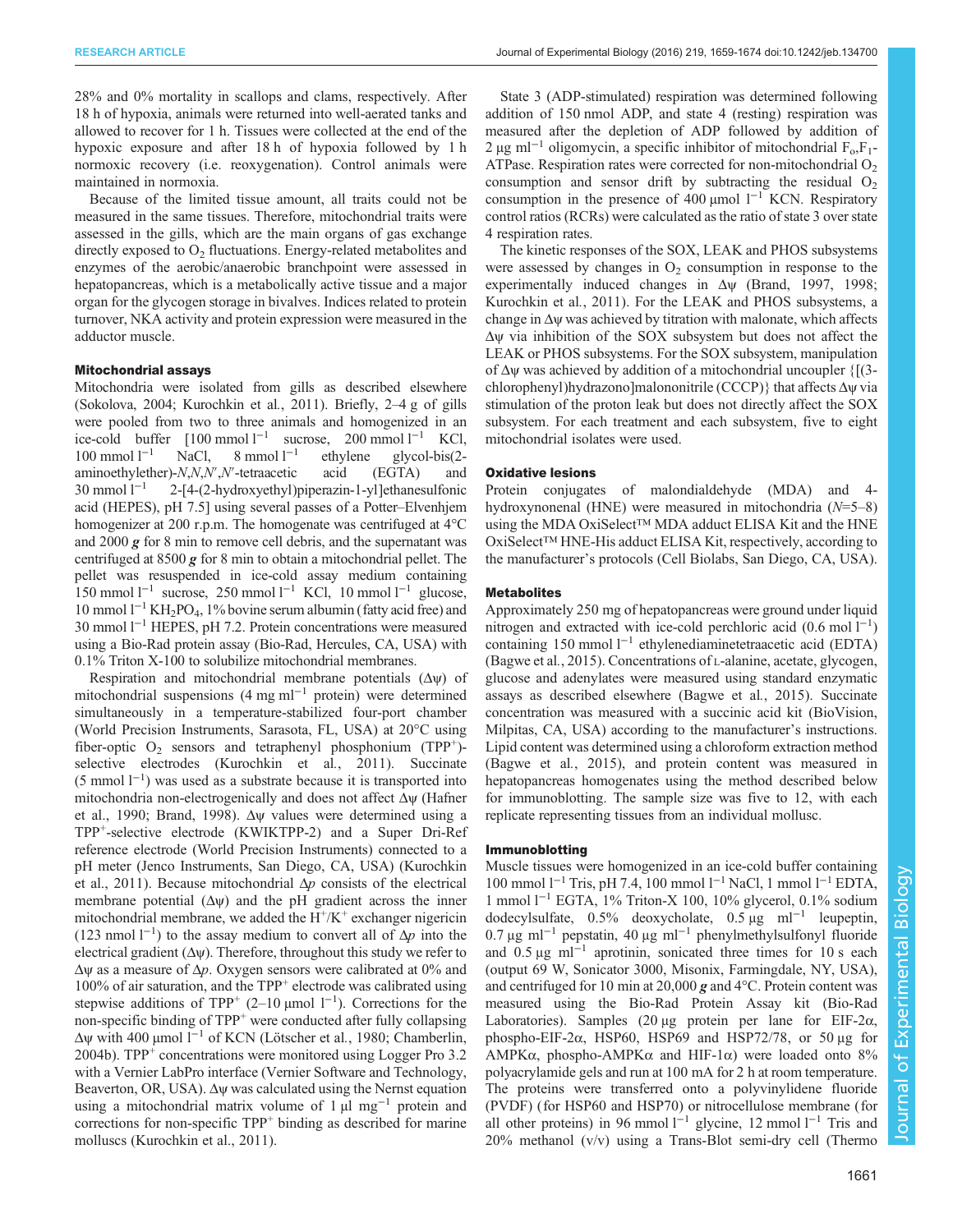<span id="page-3-0"></span>Fisher Scientific, Portsmouth, NH, USA). Equal loading was verified with Amido Black staining. The membranes were blocked overnight in 5% non-fat milk in Tris-buffered saline, pH 7.6, and probed with primary monoclonal antibodies against phospho-EIF-2α (Ser51) (no. 07-760, Millipore, Temecula, CA, USA), EIF-2α (no. AHO1182, Life Technology, Grand Island, NY, USA), AMPK $\alpha$  and phospho-AMPK $\alpha$  (Thr172) (nos. 2793 and 2535, respectively, Cell Signaling Technology, Danvers, MA, USA), HIF-1α (MAB5382, EMD Millipore, Billerica, MA, USA), HSP70 (MA3-007, Affinity Bioreagents, Golden, CO, USA) and HSP60 (SPA-805, Stressgen Bioreagents, Ann Arbor, MI, USA). After washing off the primary antibody, membranes were probed with the polyclonal secondary antibodies conjugated with horseradish peroxidase (Jackson ImmunoResearch, West Grove, PA, USA) and proteins were detected by enhanced chemiluminescence according to the manufacturer's instructions (Pierce, Rockford, IL, USA). All antibodies produced bands of the expected molecular size [\(Fig. S1](http://jeb.biologists.org/lookup/suppl/doi:10.1242/jeb.134700/-/DC1)). Densitometric analysis of the signal was performed using the GelDoc 2000 System with Quantity One 1D Analysis Software (Bio-Rad Laboratories). Each blot included the same control sample as an internal standard. The sample size was five, with each replicate representing tissues from an individual mollusc.

assays [\(Sokolova and Pörtner, 2001](#page-15-0)). Activities of NAD+-ME (EC 1.1.1.38) and NADP+-ME (EC 1.1.1.40) were determined in the same homogenates in an assay containing 45 mmol  $l^{-1}$  Tris HCl ( pH 7.4), 3 mmol l<sup>-1</sup> malate, 10 mmol l<sup>-1</sup> MnCl<sub>2</sub> and 400 µmol l<sup>-1</sup> of either β-NADP<sup>+</sup> or β-NAD<sup>+</sup>, and monitored at 340 nmol  $l^{-1}$  as an increase in absorbance of NADPH or NADH, respectively. Activities of PK, PEPCK and ME were expressed as U  $g^{-1}$  protein.

Activities of 26S proteasome and NKA (EC 3.6.3.9) were determined in the adductor muscle. NKA activity  $\lceil$ mmol  $\lceil$ <sup>-1</sup> phosphate  $(P_i)$  min<sup>-1</sup> mg<sup>-1</sup> protein] was measured as described earlier ([Ramnanan and Storey, 2006\)](#page-14-0) using a higher concentration of ouabain (30 mmol l−<sup>1</sup> ) to ensure complete inhibition of NKA. Release of Pi was determined using the Phosphate Assay Kit (Abcam, Cambridge, MA, USA) according to the manufacturer's protocol. Trypsin-like, chymotrypsin-like and caspase-like proteasome activities of the 26S proteasome were measured as described elsewhere [\(Götze et al](#page-14-0)., 2014) using specific fluorogenic substrates Boc-Leu-Arg-Arg-AMC, Suc-Leu-Leu-Val-Tyr-AMC and Ac-Gly-Pro-Leu-Asp-AMC (Bachem, Torrance, CA, USA). Enzyme activities were measured at 20°C. The sample size was five to seven, except for hypoxia-exposed scallops where  $N=4$ . Each replicate represented tissues from an individual mollusc.

#### Enzyme activities

Activities of PK (EC 2.7.1.40) and PEPCK (EC 4.1.1.31) were measured in hepatopancreas using standard spectrophotometric Quantitative real-time PCR

RNA extraction and cDNA synthesis were conducted as described elsewhere ([Sanni et al](#page-14-0)., 2008). Gene fragments for mitochondrial

> Journal of Experimental Biologyournal of Experimental Biology

Table 1. Effects of exposure conditions (control, hypoxia and reoxygenation) and species (scallops versus clams) on the studied bioenergetic and oxidative stress markers

|                                              |                              | ANOVA factor effect         |                            |  |
|----------------------------------------------|------------------------------|-----------------------------|----------------------------|--|
|                                              | Species                      | Conditions                  | Species×Conditions         |  |
| Energy stores                                |                              |                             |                            |  |
| Glycogen                                     | $F_{1,44}$ =22.56, P<0.0001  | $F_{2,44}$ =0.619, P=0.543  | $F_{2,44}$ =0.372, P=0.692 |  |
| Glucose                                      | $F_{1,44}$ =0.145, P=0.706   | $F_{2,44}$ =2.17, P=0.127   | $F_{2,44}$ =0.209, P=0.812 |  |
| Lipids                                       | $F_{1,46}$ =0.73, P=0.399    | $F_{2,46}$ =4.14, P=0.022   | $F_{2,46}$ =1.22, P=0.304  |  |
| Proteins                                     | $F_{1,29}$ =9.612, P=0.0043  | $F_{2,29}$ =2.58, P=0.093   | $F_{2,29}$ =0.64, P=0.536  |  |
| <b>Metabolites</b>                           |                              |                             |                            |  |
| <b>ATP</b>                                   | $F_{1,40}$ =0.301, P=0.586   | $F_{2,40}$ =0.636, P=0.534  | $F_{2,40}$ =0.101, P=0.904 |  |
| <b>ADP</b>                                   | $F_{1,41}$ =7.189, P=0.0104  | $F_{2,41}$ =1.533, P=0.228  | $F_{2,41}$ =0.498, P=0.612 |  |
| <b>AMP</b>                                   | $F_{1,42}$ =21.191, P<0.0001 | $F_{2,42}$ =3.211, P=0.050  | $F_{2.42}$ =0.495, P=0.613 |  |
| L-alanine                                    | $F_{1,42}$ =16.93, P=0.0002  | $F_{2.42}$ =1.91, P=0.161   | $F_{2.42}$ =0.17, P=0.844  |  |
| Acetate                                      | $F_{1,38}$ =16.42, P=0.0002  | $F_{2,38}$ =1.28, P=0.289   | $F_{2,38}$ =1.48, P=0.241  |  |
| Succinate                                    | $F_{1,41}$ =16.68, P=0.0002  | $F_{2,41}$ =1.77, P=0.183   | $F_{2,41}$ =0.13, P=0.881  |  |
| Energy-related indices                       |                              |                             |                            |  |
| $\Sigma$ adenylates                          | $F_{1.42}$ =12.05, P=0.0012  | $F_{2,42}$ =3.35, P=0.045   | $F_{2,42}$ =1.50, P=0.235  |  |
| <b>AEC</b>                                   | $F_{1,42}$ =21.27, P<0.0001  | $F_{2.42}$ =0.12, P=0.892   | $F_{2,42}$ =0.005, P=0.995 |  |
| ADP/ATP                                      | $F_{1.38}$ =15.39, P=0.0003  | $F_{2,38}$ =0.622, P=0.542  | $F_{2.38}$ =0.211, P=0.811 |  |
| AMP/ATP                                      | $F_{1,37}$ =20.86, P<0.0001  | $F_{2,37}$ =0.919, P=0.407  | $F_{2,37}$ =0.255, P=0.777 |  |
| Enzyme activities                            |                              |                             |                            |  |
| <b>PK</b>                                    | $F_{1,30}$ =5.43, P=0.027    | $F_{2,30}$ =4.26, P=0.024   | $F_{2,30}$ =0.66, P=0.524  |  |
| <b>PEPCK</b>                                 | $F_{1.35}$ =15.77, P=0.0003  | $F_{2,35}$ =0.46, P=0.632   | $F_{2,35}$ =2.45, P=0.101  |  |
| $NAD^+$ -ME                                  | $F_{1,30}$ =0.631, P=0.433   | $F_{2,30}$ =4.56, P=0.019   | $F_{2,30}$ =0.834, P=0.444 |  |
| NADP <sup>+</sup> -ME                        | $F_{1,30}$ =2.08, P=0.160    | $F_{2,30}$ =1.51, P=0.236   | $F_{2,30}$ =0.49, P=0.614  |  |
| <b>NKA</b>                                   | $F_{1,24}$ =31.47, P<0.0001  | $F_{2,24}$ =4.55, P=0.021   | $F_{2,24}$ =0.74, P=0.488  |  |
| Proteasome activity                          |                              |                             |                            |  |
| Caspase-like activity of 26S proteasome      | $F_{1,23}$ =0.30, P=0.592    | $F_{2,23}$ =3.20, P=0.059   | $F_{2,23}$ =0.36, P=0.702  |  |
| Trypsin-like activity of 26S proteasome      | $F_{1,22}$ =1.70, P=0.205    | $F_{2,22}$ =3.30, P=0.056   | $F_{2,22}$ =2.32, P=0.122  |  |
| Chymotrypsin-like activity of 26S proteasome | $F_{1,24}$ =4.65, P=0.043    | $F_{2,24}$ =0.46, P=0.637   | $F_{2,24}$ =0.39, P=0.681  |  |
| Oxidative lesions                            |                              |                             |                            |  |
| MDA-protein conjugates                       | $F_{1,32}$ =1415, P<0.0001   | $F_{2,32}$ =0.01, P=0.991   | $F_{2,32}$ =0.833, P=0.444 |  |
| HNE-protein conjugates                       | $F_{1,32}$ =39.39, P<0.0001  | $F_{2,32}$ =0.32, P=0.727   | $F_{2,32}$ =0.40, P=0.672  |  |
| mRNA expression                              |                              |                             |                            |  |
| Mitochondrial aconitase                      | $F_{1.53}$ =10.75, P=0.002   | $F_{2.53}$ =10.14, P=0.0002 | $F_{2.53}$ =9.01, P=0.0004 |  |
| Lon protease                                 | $F_{1.52}$ =3.91, P=0.053    | $F_{2.52}$ =1.12, P=0.335   | $F_{2.52}$ =1.52, P=0.229  |  |

Significant effects ( $P<0.05$ ) are highlighted in bold; marginally significant effects ( $0.05 < P < 0.10$ ) are shown in italics.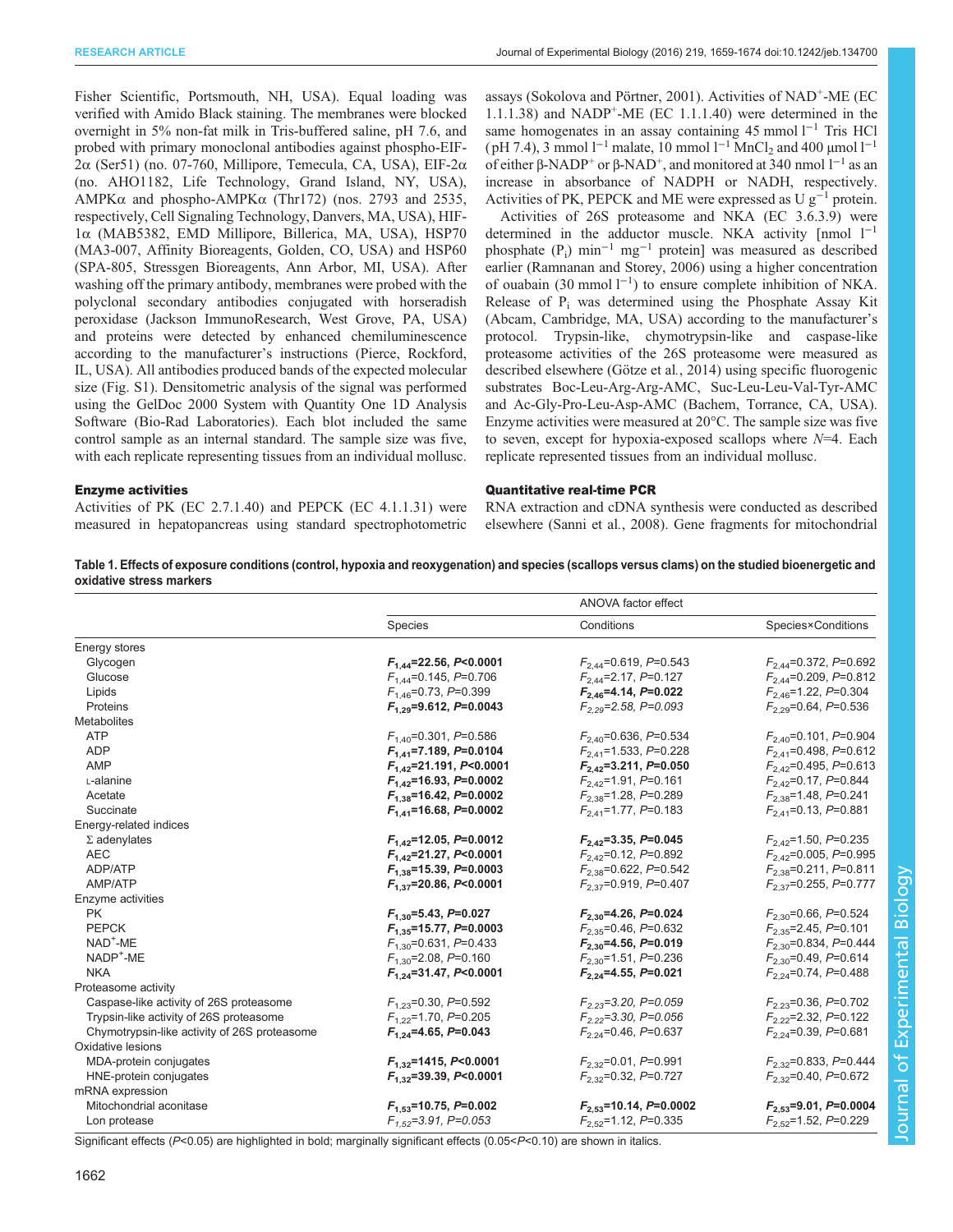<span id="page-4-0"></span>

| Table 2. Effects of exposure conditions (control, hypoxia and |  |
|---------------------------------------------------------------|--|
| reoxygenation) on protein expression in scallops and clams    |  |

|                 | Scallops                    | Clams                                               |
|-----------------|-----------------------------|-----------------------------------------------------|
| AMPK $\alpha$   | n.d.                        | $F_{2,14}$ =4.96, P=0.027                           |
| pAMPKα          | $F_{2.6.5}$ =5.02*, P=0.048 | $F_{2.13}$ =1.03, P=0.388                           |
| $EIF-2a$        | $F_{2,13}$ =1.99, P=0.182   | $F_{27.4}$ =0.623*, P=0.562                         |
| pEIF-2a         | $F_{2,14}$ =1.71, P=0.223   | $F_{2.5.4}$ =13.49*, P=0.008                        |
| HIF-1 $\alpha$  | n.d.                        | $F_{2,14}$ =16.75, P=0.0003                         |
| HSP60           | $F_{2.57}$ =2.05*, P=0.213  | $F_{24}$ <sub>7</sub> =11.53 <sup>*</sup> , P=0.015 |
| HSP69           |                             | $F_{2,14}$ =1.41, P=0.282                           |
| <b>HSP72/78</b> | $F_{2,14}$ =0.39, P=0.685   | $F_{2732}$ =0.99 <sup>*</sup> , P=0.413             |

Total AMPK and HIF-1 $\alpha$  expression were measured in clams only. Asterisks mark the instances in which Welch's ANOVA was used instead of the GLM ANOVA because of heteroscedasticity of variances. ANOVA could not be run on HSP69 data for scallops because there was no HSP69 expression in the control group. Significant effects (P<0.05) are highlighted in bold. n.d., not determined.

aconitase and Lon protease (NCBI accession nos KT897897 to KT897910) were isolated using degenerate primers from [Sanni et al](#page-14-0). [\(2008\)](#page-14-0), cloned and sequenced to confirm identity. Sequences for βactin (used as a reference gene) were obtained from NCBI (accession nos. CB417135 and GO915201 for scallops and clams, respectively). Transcript levels were quantified in the adductor muscle tissues by quantitative real-time PCR (qRT-PCR) using a 7500 Fast Real-Time PCR System (Life Technologies, Carlsbad, CA, USA) and SYBR Green PCR kit (Life Technologies, Bedford, MA, USA). The following specific primers were used: for scallops, aconitase FWD 5′-GAC AGG ATG TAA AGA AGG GTG AG-3′, REV 5′-GCT GTC TGT CTC TGG GTT AAA G-3′, Lon protease FWD 5′-GGT GCT TAT TGA TGA GGT GGA-3′, REV 5′-GCT CTG GAA TGG TGT CTG TTA-3′,

and actin FWD 5′-TCC ACG AAA CCA CAT ACA ACA-3′, REV 5′-GAT TTC TTT CTG CAT ACG GTC A-3′; for clams, aconitase FWD 5′-CTC CAG TCA GTT GAT TCC TTA CTT-3′, REV 5′- TCT CCT AGA GAT GCC AGT ACT TAT-3′, Lon protease FWD 5′-GCA AGG GTT ACC AAG GTG AT-3′, REV 5′-TCC ATC CTA TCT TTC AAT GGT TCT-3′, and actin FWD 5′-GAC CGT CTG GGA GTT CGT AG-3′, REV 5′-AGC GTG GTT ACT CCT TCA CC-3′. The qRT-PCR conditions were as described in previous studies [\(Sanni et al](#page-14-0)., 2008); the annealing and read temperatures were 55°C and 72°C, respectively, for all primer pairs. A single cDNA sample from scallops or clams was used as an internal cDNA standard to test for run-to-run amplification variability. Serial dilutions of the internal standard were amplified in each run to determine amplification efficiency and calculate relative mRNA expression of the target genes ([Pfaffl, 2001\)](#page-14-0). The sample size for mRNA expression was five to 14, each replicate sample representing mRNA from an individual mollusc.

# Data analysis and statistics

We used a two-way generalized linear model (GLM) ANOVA to test for the effects of species (scallops and clams) and oxygen level (control, hypoxia and reoxygenation), as well as the two-way factor interactions on bioenergetic and oxidative traits [\(Table 1\)](#page-3-0). For immunoblotting analyses, one-way ANOVA was used to test for the effect of oxygen level (control, hypoxia and reoxygenation) on protein expression (Table 2). Protein expression was not compared among species because of the possible species-specific differences in the antibody affinity and signal strength. For traits that showed variance heteroscedasticity by Levene's test, Welch's ANOVA for unequal variance was used. All factors were treated as fixed. Differences between various pairs of means of interest were tested



Fig. 1. Effects of hypoxia/reoxygenation (H/R) on ADP-stimulated (state 3) and resting (state 4) respiration and mitochondrial membrane potential (Δψ) of mitochondria from gills of scallops and clams. (A,B) Mitochondrial oxygen consumption, (C,D) Δψ. N=4–5 for scallops (A,C) and 6–8 for clams (B,D). Different letters indicate values that are significantly different among the treatments (P<0.05).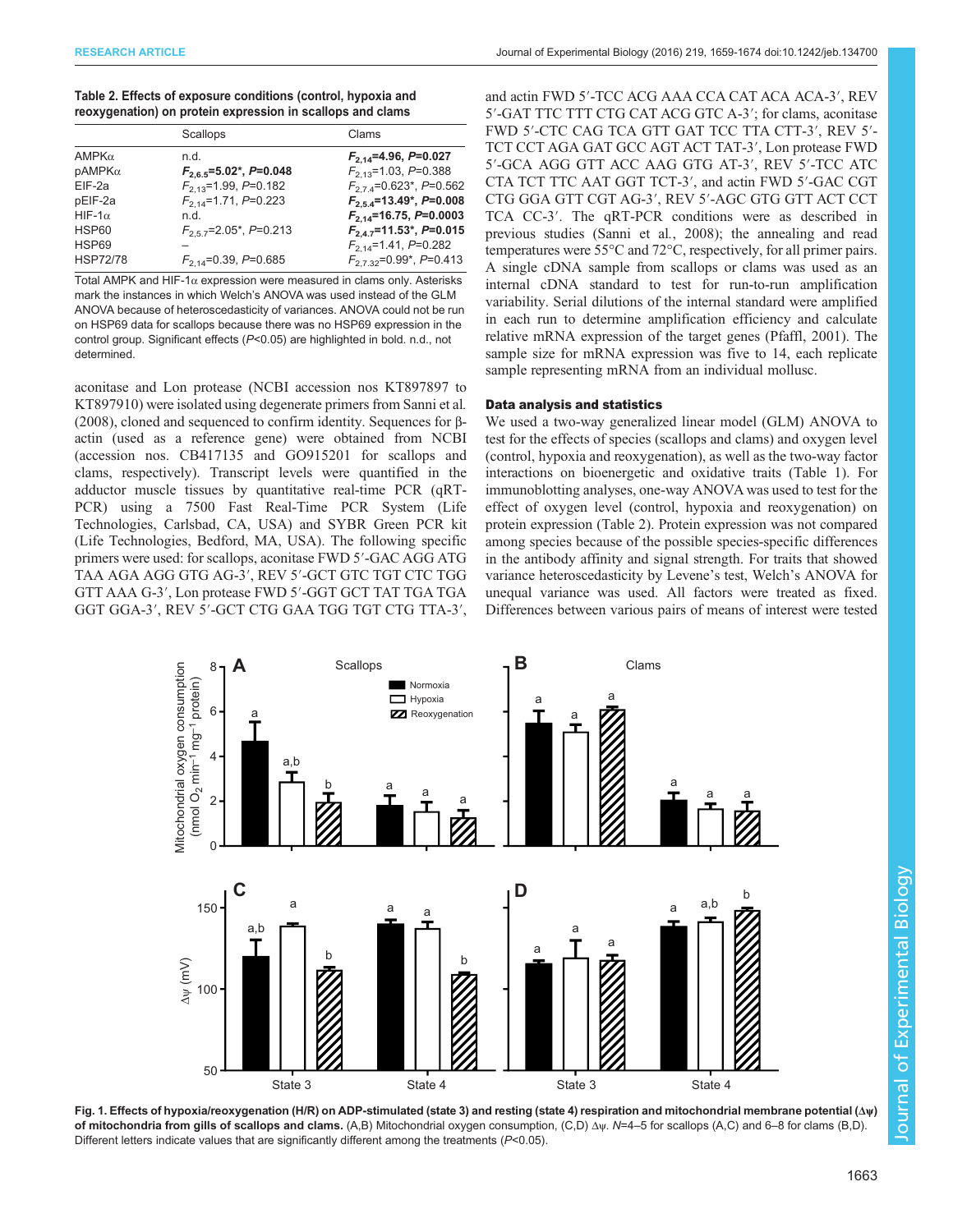<span id="page-5-0"></span>

Fig. 2. Kinetic responses of mitochondrial subsystems to changes in Δψ. (A,C,E) Scallops, (B,D,F) clams. Subsystems: (A,B) substrate oxidation (SOX), (C,D) proton leak (LEAK) and (E,F) phosphorylation (PHOS). Each data point reflects an average of five to seven mitochondrial isolations. The significance of the differences between the kinetic curves (N, control; H, hypoxia; R, reoxygenation) is given in the insets: \*P<0.01; \*\*P<0.001; n.s., not significant. For the sake of clarity, error bars are omitted from the graph. Means±s.e.m. for respiration and Δψ are given in [Table S1](http://jeb.biologists.org/lookup/suppl/doi:10.1242/jeb.134700/-/DC1), and P-values for statistical comparison of the kinetic curves are given in [Table S2.](http://jeb.biologists.org/lookup/suppl/doi:10.1242/jeb.134700/-/DC1)

with Fisher's least significant difference (LSD) test for unequal sample size or non-parametric Wilcoxon test for the traits with unequal variance.

The data from the kinetic analyses (i.e. plots of the oxygen consumption rates versus  $\Delta \psi$  for each subsystem) were described using second-order polynomials ([Kurochkin et al](#page-14-0)., 2011). To test for significant differences between the kinetic responses in different treatment groups, we used contrasts generated for the polynomial curves for each of the three subsystems using the GLM procedure of SAS [\(SAS Institute, 1992\)](#page-15-0). These contrasts tested the collective differences between the curves (including both the intercepts and slopes, with three degrees of freedom for the quadratic polynomials). Separate statistical comparisons of intercepts and slopes of the respective curves were not conducted, because we were interested in the overall differences in the kinetic responses of different subsystems between the treatments, rather than in the individual estimated parameters of the empirical curves. The polynomial regressions were also used to calculate elasticities and the flux control coefficients [\(Brand et al](#page-13-0)., 1988; [Hafner et al., 1990](#page-14-0)). For calculation of elasticities and flux control coefficients, oxygen consumption of the PHOS subsystem was corrected for LEAK at the respective  $\Delta \psi$  ([Brand et al](#page-13-0)., [1988;](#page-13-0) [Hafner et al., 1990\)](#page-14-0). The flux control coefficients could not be calculated at the same  $\Delta \psi$  for all treatments because assumption of the additivity of fluxes was fulfilled at different  $\Delta \psi$ , reflecting differences in the mitochondrial steady states among the treatments [\(Brand](#page-13-0) et al.[, 1988](#page-13-0); [Hafner et al., 1990](#page-14-0)). Therefore, the distribution of control over the respiratory flux was analyzed at different  $\Delta \psi$  corresponding to the apparent steady state for each experimental condition. Flux rates of different subsystems were calculated at a common Δψ across all experimental treatments (105 mV in scallops and 115 mV in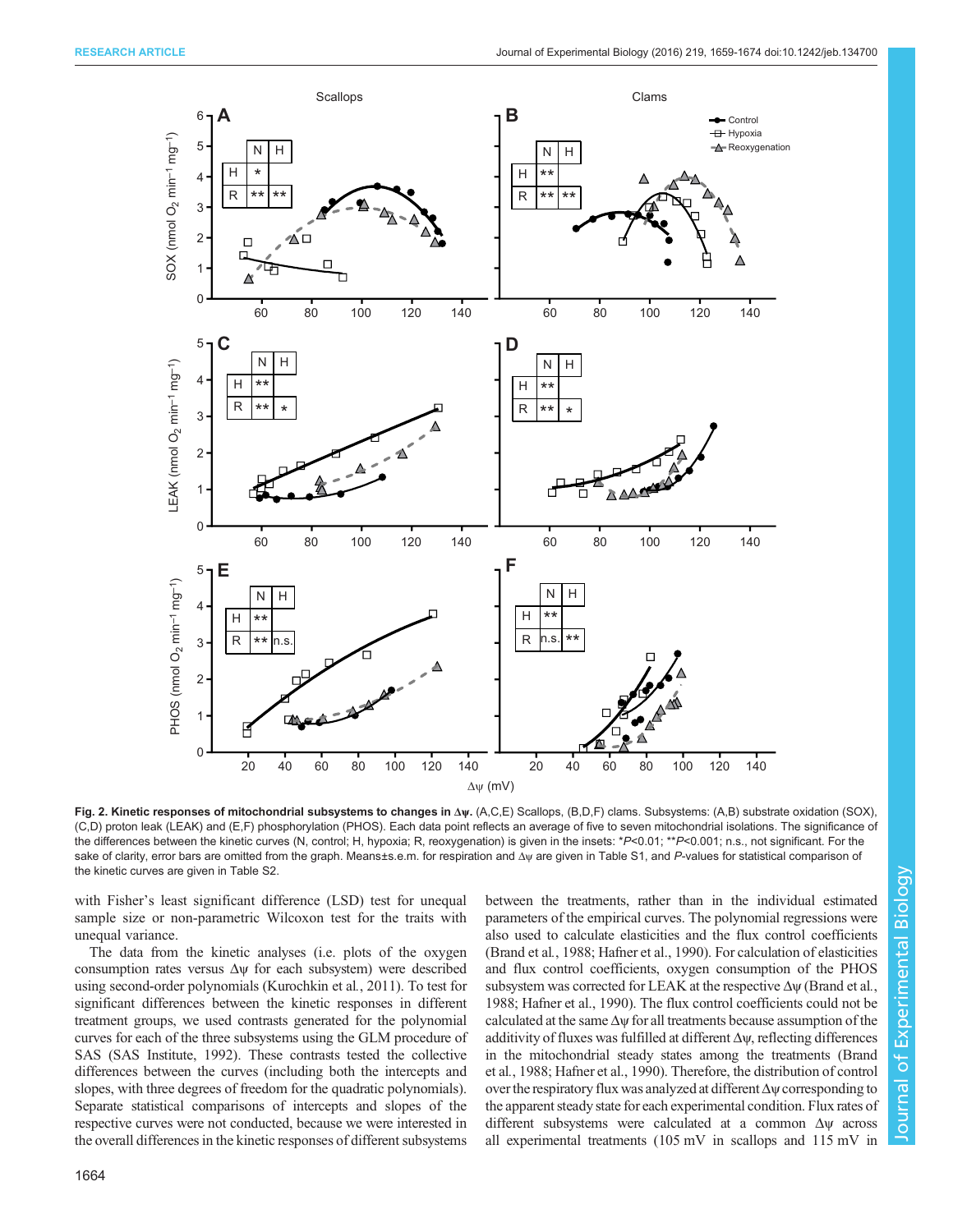

Fig. 3. Flux control coefficients and flux capacity of the SOX, LEAK and PHOS subsystems in mitochondria from scallops and clams. (A,B) Control over OXPHOS flux in state 3 mitochondria. The control coefficients are calculated at the highest Δψ (shown in graphs) where the fluxes were additive as expected in steady state in each treatment. The value of the control coefficient reflects the degree of control each subsystem exerts over the overall oxygen consumption of state 3 mitochondria. (C,D) Flux capacities of different subsystems calculated at a common Δψ (105 mV for scallops and 115 mV for clams).

clams), chosen based on the overlap of the kinetic curves for different treatments.

All differences were considered significant if the probability of Type I error  $(P)$  was less than 0.05. Data are expressed as means $\pm$ s.e.m.

# RESULTS

## Mitochondrial function

In scallops, hypoxia did not significantly affect mitochondrial respiration and  $\Delta \psi$ , while reoxygenation resulted in a significant decrease of state 3 respiration and depolarization of state 3 and 4 mitochondria ([Fig. 1\)](#page-4-0). In contrast, mitochondria of clams maintained respiratory activity and normal or slightly elevated Δψ during hypoxia and reoxygenation ([Fig. 1\)](#page-4-0). The most pronounced difference in mitochondrial response to H/R stress between scallops and clams was detected at the level of the SOX subsystem. In scallops, the flux capacity of the SOX subsystem was maintained during hypoxia but plummeted (by ∼8-fold when compared at a common Δψ of 105 mV) during reoxygenation [\(Figs 2,](#page-5-0) 3). In contrast, the SOX flux capacity of clam mitochondria increased by ∼4-fold during hypoxia and by ∼5 fold during reoxygenation (compared with the control at 115 mV; [Figs 2](#page-5-0), 3).

Responses of the LEAK and PHOS subsystems to H/R stress were similar in scallops and clams [\(Figs 2](#page-5-0), 3). The flux capacities of the LEAK subsystem decreased after 18 h of hypoxia and remained suppressed during reoxygenation, indicating lower proton conductance of the inner mitochondrial membrane in scallops and

clams. The flux capacity of the PHOS subsystem also decreased in hypoxia in both studied species; it remained suppressed after 1 h of reoxygenation in scallops but almost fully recovered during reoxygenation in clams.

Top-down MCA showed that H/R stress has a stronger effect on the distribution of control over oxidative phosphorylation (OXPHOS) flux in mitochondria of scallops than in clams (Fig. 3). Under the control conditions, the SOX subsystem exerted the highest degree of control over state 3 respiration in mitochondria of scallops and clams. H/R stress had little effect on the control over state 3 respiration in clam mitochondria. In scallops, hypoxia exposure decreased the degree of control exerted by the SOX subsystem over the mitochondrial state 3 respiration and increased the control exerted by the LEAK subsystem. This trend was further enhanced during reoxygenation, resulting in a strong increase of the share of control over the OXPHOS flux by the LEAK and PHOS subsystems and a decrease of control exerted by the SOX subsystem (Fig. 3).

## Anaerobic metabolism

In scallops, there was a trend of decreasing PK activity and increasing PEPCK activity during hypoxia and reoxygenation, which resulted in a significantly reduced PK/PEPCK ratio, indicating increased channeling of the glycolytic substrates into anaerobic pathways ([Fig. 4\)](#page-7-0). Activity of NAD<sup>+</sup>-dependent ME also increased during reoxygenation in scallops, consistent with the increased flux of pyruvate into anaerobic pathways [\(Fig. 4](#page-7-0)). In clams, activity of PK slightly decreased during hypoxia, whereas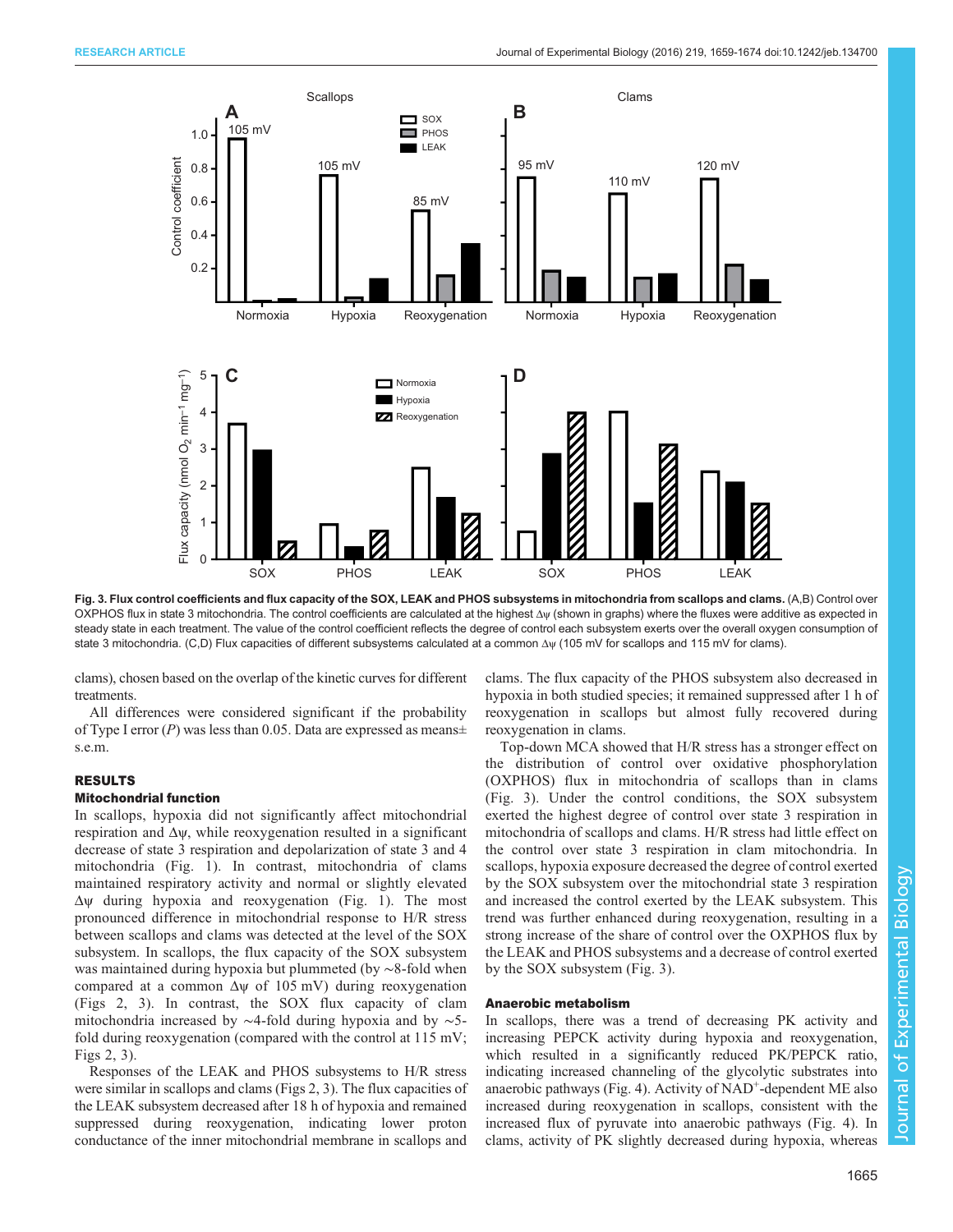<span id="page-7-0"></span>

Fig. 4. Effects of H/R stress on specific activities of key enzymes at aerobic/anaerobic branchpoint. (A) Pyruvate kinase (PK), (B) phosphoenolpyruvate carboxykinase (PEPCK), (C) mitochondrial NAD<sup>+</sup>-dependent malic enzyme (NAD-ME) and (D) PK/PEPCK activity ratio. N=4–7. Asterisks indicate values that are significantly different between scallops and clams under the same treatment conditions, and different letters indicate values that are significantly different among the treatments within each species (P<0.05). Activity of NADP<sup>+</sup>-ME was 51.6±8.0 and 31.8±9.9 U g<sup>-1</sup> protein (N=17–19) in scallops and clams, respectively, and was not significantly affected by hypoxia or reoxygenation in either species (ANOVA and LSD tests: P>0.05).

PEPCK and ME activities and the PK/PEPCK ratio remained stable throughout the H/R challenge (Fig. 4).

Short-term hypoxia (18 h) led to a slight decrease in tissue glycogen stores ([Fig. 5](#page-8-0)) and accumulation of anaerobic end products (L-alanine, succinate and acetate) in scallops and clams [\(Fig. 6\)](#page-9-0). However, these trends were not statistically significant, indicating low rates of anaerobic glycolysis in both studied species. Tissue levels of lipids and proteins remained unchanged during H/R exposure in scallops and were slightly elevated during hypoxia in clams, possibly reflecting a slow-down in oxidative catabolism of these substrates [\(Fig. 5\)](#page-8-0).

In clams, expression of hypoxia-inducible factor 1α (HIF-1α) did not change in hypoxia but increased during reoxygenation [\(Fig. 7\)](#page-10-0). No data for HIF-1α expression could be obtained for scallops because of the lack of the antibody's cross-reactivity.

#### Cellular energy status

In scallops, H/R exposure had no significant effects on tissue concentrations of adenylates (ATP, ADP and AMP) [\(Fig. 6\)](#page-9-0). In clams, hypoxia led to a significant increase in [ADP] levels, and reoxygenation resulted in a slight but significant decrease in [AMP] concentrations, while [ATP] levels were maintained during H/R exposure ([Fig. 6](#page-9-0)). In both studied species, ratios of ADP/ATP and AMP/ATP ([Table 1](#page-3-0)) and expression of activated  $pAMPK\alpha$  [\(Fig. 7,](#page-10-0) [Table 2\)](#page-4-0) were not affected by H/R stress.

#### Protein homeostasis

Expression of the total and phosphorylated EIF-2 $\alpha$  was not affected by H/R exposure in scallops [\(Fig. 7,](#page-10-0) [Table 2](#page-4-0)). In clams, levels of total EIF-2α were not affected by H/R stress but expression of pEIF-2α increased by ∼25-fold during hypoxia [\(Fig. 7\)](#page-10-0).

Mitochondrial HSP60 was elevated during hypoxia in clams and during reoxygenation in scallops [\(Fig. 7](#page-10-0)). Expression of a cytosolic chaperone HSP69 was induced by H/R in two out of five scallops [\(Fig. 7](#page-10-0)), while no HSP69 expression was detected in five control scallops; however, these differences were not statistically significant because of the small sample size (LSD:  $P > 0.05$ ). The levels of a constitutive chaperone HSP72/78 was not affected by H/R exposure in scallops. In clams, expression levels of HSP69 and HSP72/78 were not affected by H/R stress ([Fig. 7,](#page-10-0) [Table 2\)](#page-4-0).

Exposure to hypoxia led to a dramatic suppression of the trypsinlike and caspase-like (but not the chemotrypsin-like) activity of the 26S proteasome in clams ([Fig. 8\)](#page-11-0). These changes were rapidly reversed after 1 h of reoxygenation. In contrast, trypsin-, chemotrypsin- and caspase-like activities of the 26S proteasome were not affected by H/R exposure in scallops.

# NKA activity

Activity of NKA dropped to non-detectable levels in hypoxia-exposed clams and was quickly restored after 1 h of reoxygenation [\(Fig. 8\)](#page-11-0). In scallops, NKA activity did not significantly change in responseto H/R.

## Oxidative markers

H/R stress had no effect on the concentrations of MDA- and NHEprotein adducts in mitochondria of scallops and clams ([Fig. 9\)](#page-12-0). In scallops, hypoxia led to a strong upregulation of mRNA expression of mitochondrial aconitase and Lon protease [\(Fig. 9](#page-12-0)); this trend was quickly reversed during reoxygenation. In clams, H/R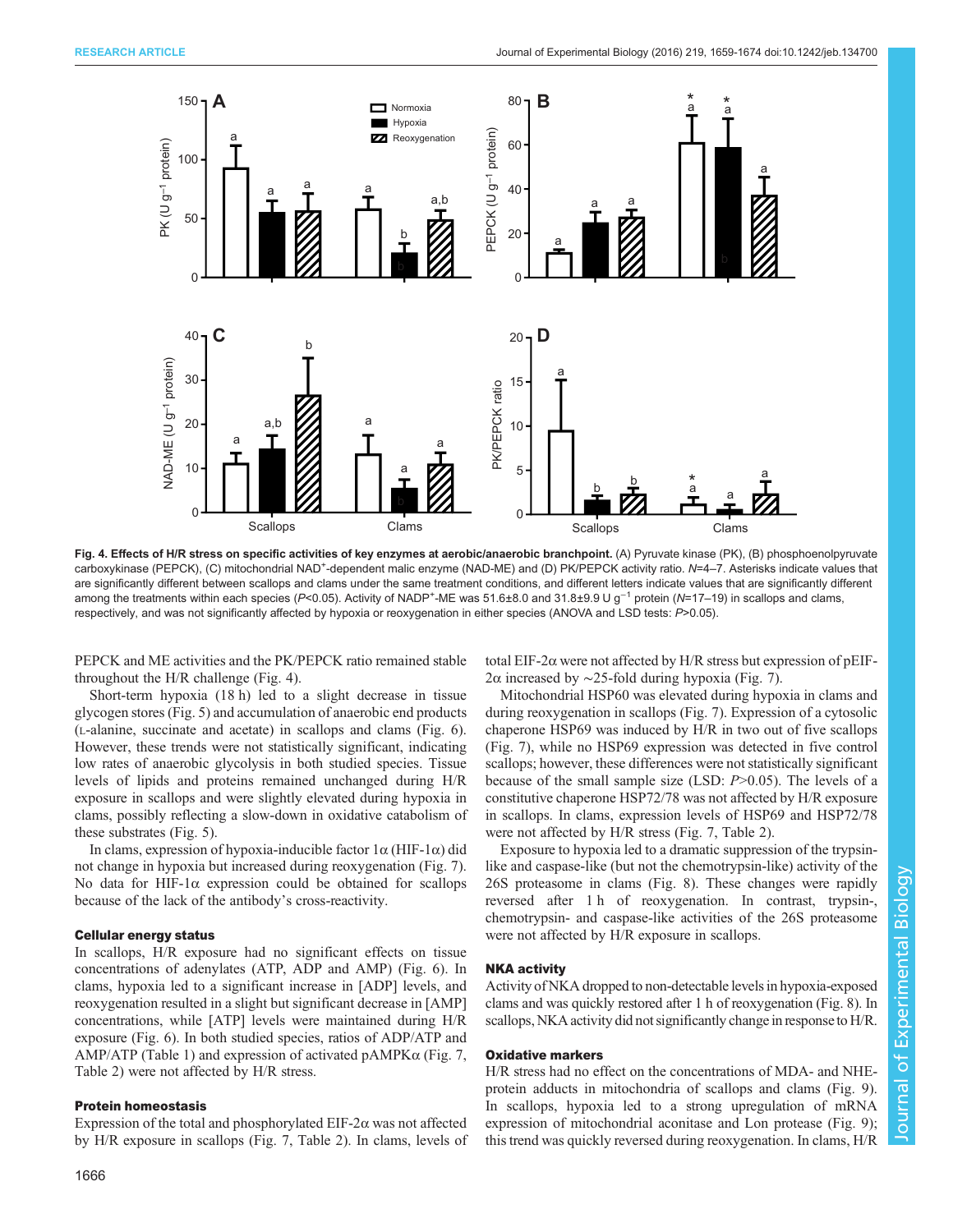<span id="page-8-0"></span>

Fig. 5. Energy stores in the hepatopancreas of scallops and clams during H/R stress. (A) Glycogen levels (N=5–11), (B) tissue concentration of glucose  $(N=5-11)$ , (C) lipid content (N=6–12) and (D) protein content (N=5–7). Asterisks indicate values that are significantly different between scallops and clams under the same treatment conditions, and different letters indicate values that are significantly different among the treatments within each species  $(P<0.05)$ .

stress had no significant effect on mRNA expression of aconitase and Lon protease.

## **DISCUSSION**

## H/R-induced mitochondrial reorganization correlates with hypoxia tolerance

H/R stress has a strong effect on mitochondrial functions and metabolic control in scallops and clams. The comparison of a hypoxia-sensitive mollusc, the bay scallop, with the better studied mammalian models [\(Honda et al](#page-14-0)., 2005; [Gorr et al](#page-14-0)., 2010; [Di Lisa](#page-14-0) et al.[, 2011; Kadenbach et al](#page-14-0)., 2011; [Hüttemann et al](#page-14-0)., 2012; [Pamenter, 2014](#page-14-0)) reveals similarities of the H/R-induced mitochondrial pathology in hypoxia-sensitive organisms, including the loss of ETS function, protein damage and collapse of the normal control over the mitochondrial OXPHOS flux. Thus, the mitochondrial OXPHOS capacity of scallops quickly and dramatically decreased during reoxygenation, as reflected in the loss of the ETS activity and mitochondrial depolarization. Similar deterioration of OXPHOS and ETS activity accompanied by dissipation of  $\Delta \psi$  and  $Ca^{2+}$  overload occurs during H/R stress in mitochondria of hypoxia-sensitive mammals, leading to massive mitochondrial injury, oxidative damage and, eventually, to cell death [\(Sadek et al](#page-14-0)., 2003; [Honda et al](#page-14-0)., 2005; [Kalogeris et al](#page-14-0)., 2014). A decrease in OXPHOS flux rate was also found after 2 h of exposure to hypoxia ( $\sim$ 3% O<sub>2</sub>) in a hypoxia-sensitive fish, the shovelnose ray, Aptychotrema rostrata ([Hickey et al](#page-14-0)., 2012). In stark contrast, exposure to H/R stress strongly enhanced the mitochondrial SOX capacity in hypoxia-tolerant clams. A similar increase in SOX capacity was found in hypoxia-tolerant intertidal oysters Crassostrea virginica exposed to 6 days of hypoxia (<0.5%  $O<sub>2</sub>$ ) or to 6 days of hypoxia followed by 1 h of reoxygenation [\(Ivanina et al](#page-14-0)., 2012). Mitochondria of a hypoxia-tolerant vertebrate, the epaulette shark, Hemiscyllum ocellatum, were also capable of maintaining high SOX flux after exposure to short-term hypoxia (2 h at ∼3% O2) and reoxygenation ([Hickey et al](#page-14-0)., 2012). It is worth noting that epaulette sharks can survive only ∼3.5 h at 24°C ([Hickey et al](#page-14-0)., 2012) and thus are considerably less anoxiatolerant than clams and oysters, which can withstand the lack of oxygen for up to 2 weeks at 20°C ([Savage, 1976](#page-15-0); [Vaquer-Sunyer](#page-15-0) [and Duarte, 2011](#page-15-0)). Overall, H/R-induced changes in SOX capacity appear to correlate with hypoxia tolerance so that the SOX capacity declines during hypoxia and reoxygenation in hypoxia-sensitive species (e.g. terrestrial mammals, shovelnose rays and scallops), remains unchanged in a vertebrate species with moderate hypoxia tolerance (the epaulette shark) and increases in exceptionally hypoxia-tolerant intertidal invertebrates (oysters and clams).

The anticipatory increase in the SOX capacity during hypoxia in clams raises intriguing questions about the possible mechanisms of this phenomenon. Allosteric effects of ADP or kinetic effects of substrate availability on ETS complexes can be ruled out as an explanation because the mitochondrial parameters were measured at high ADP/ATP ratios and saturating levels of an electron donor (succinate). Therefore, the H/R-induced increase in SOX capacity in clam mitochondria must reflect intrinsic properties of the ETS such as substrate affinity, catalytic efficiency and/or the amount of active ETS complexes. Among the likely candidates responsible for enhanced SOX capacity of clams during hypoxia are posttranslational modifications of existing ETS complexes, such as reversible phosphorylation. This mechanism plays a key role in the regulation of the anaerobic metabolic flux during hypoxia in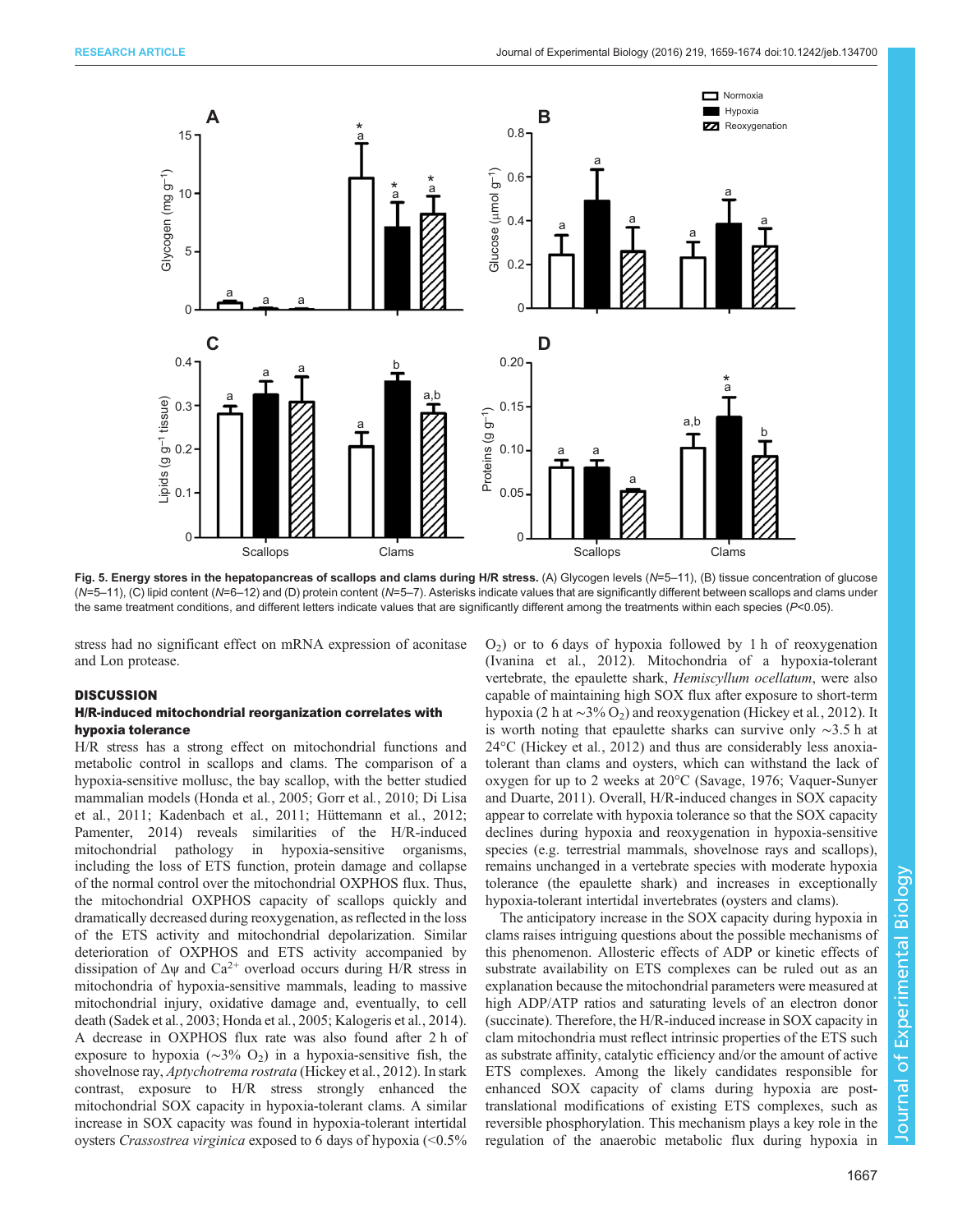<span id="page-9-0"></span>

Fig. 6. Effects of H/R stress on cellular energy status and accumulation of anaerobic end products in hepatopancreas of scallops and clams. (A–C) Cellular levels of adenylates, (D) L-alanine, (E) succinate and (F) acetate. Asterisks indicate values that are significantly different between scallops and clams under the same treatment conditions, and different letters indicate values that are significantly different among the treatments within each species  $(P< 0.05)$ . N=7–8.

molluscs [\(Russell and Storey, 1995;](#page-14-0) [Brooks and Storey, 1997](#page-13-0); [Fernández et al](#page-14-0)., 1998; [Lama et al](#page-14-0)., 2013) and might also be involved in regulation of aerobic metabolism. This hypothesis is consistent with a study on Pacific oysters, Crassostrea gigas, where exposure to 3–12 h of hypoxia ( $\sim$ 3% O<sub>2</sub>) led to a significant increase in the activity of Complex IV of the ETS even though the amount of Complex IV (assessed by the concentration of cytochrome a) did not change [\(Sussarellu et al](#page-15-0)., 2013). Other possibilities such as the de novo synthesis of additional ETS proteins seem less likely because hypoxia leads to an arrest of protein synthesis in hypoxia-tolerant molluscs ([Storey and Storey,](#page-15-0) [2004](#page-15-0); [Larade and Storey, 2007\)](#page-14-0). Future studies are required to identify the molecular mechanisms responsible for the upregulation of ETS capacity in molluscan mitochondria during hypoxia and assess the role of post-translational protein modifications in these mechanisms. Regardless of the exact molecular mechanisms, hypoxia-induced activation of ETS could promote high ATP production rates and rapid restoration of energy homeostasis of intertidal molluscs during frequent H/R cycles in the intertidal zone.

(encompassing the  $F_O$ ,  $F_I$ -ATPase, phosphate transporter and ADP-ATP translocase) was suppressed by ∼60–70% during hypoxia in scallops and clams. This is in agreement with previous studies on hypoxia-tolerant animals such as hibernating frogs and aestivating snails, which show a strong suppression of  $F_{\text{O}}$ ,  $F_1$ -ATPase activity during prolonged hypoxia ([Bishop and Brand, 2000](#page-13-0); [St-Pierre et al](#page-15-0)., [2000c;](#page-15-0) [Bishop et al](#page-13-0)., 2002; [Boutilier and St-Pierre, 2002](#page-13-0)). In hypoxia, mitochondrial  $F_0$ ,  $F_1$ -ATPase acts in the reverse direction and becomes an ATP consumer hydrolyzing ATP to prevent the collapse of  $\Delta \psi$  [\(St-Pierre et al](#page-15-0)., 2000b). This may lead to a drop of the ATP concentrations below the levels required to support the function of other cellular ATPases (including ion pumps) [\(Sokolova](#page-15-0) et al.[, 2000a](#page-15-0); [St-Pierre et al](#page-15-0)., 2000b), resulting in dissipation of the transmembrane ion gradients and cell death. Thus, suppression of the PHOS subsystem may be an adaptive response in hypoxia-tolerant animals (such as intertidal bivalves, terrestrial snails and hibernating frogs) to prevent ATP wastage during hypoxia [\(Brand et al](#page-13-0)., 2000; [St-](#page-15-0)[Pierre et al](#page-15-0)., 2000b; present study). Notably, although the magnitude

Unlike the SOX subsystem, the capacity of the PHOS subsystem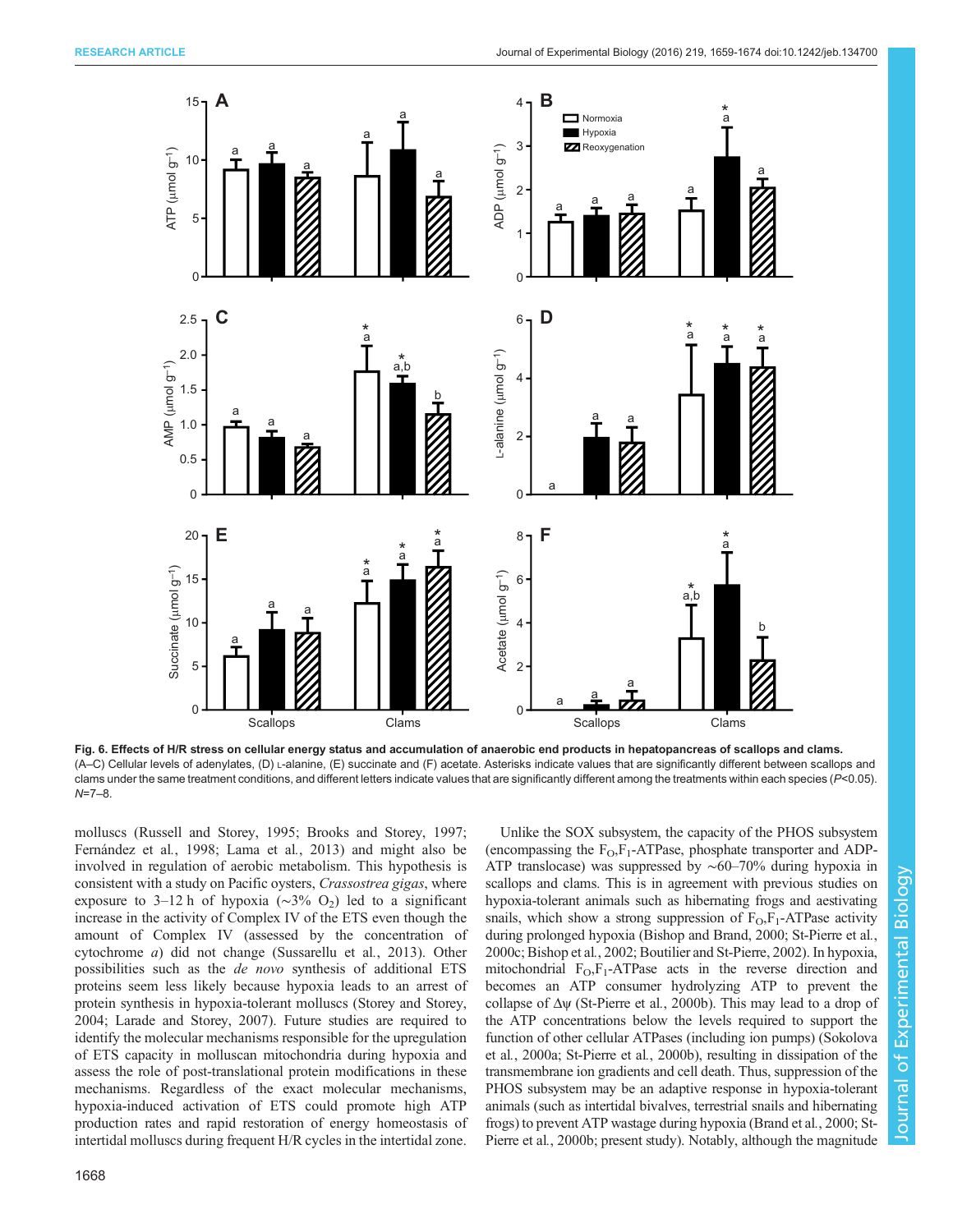<span id="page-10-0"></span>of the hypoxia-induced suppression of the PHOS capacity was similar in clams and scallops, the PHOS subsystem of clam mitochondria showed fast recovery within 1 h of reoxygenation, unlike scallop mitochondria, in which the PHOS capacity remained suppressed. This ability of the PHOS subsystem to quickly rebound during reoxygenation is consistent with adaptations of clams to intermittent hypoxia in the intertidal zone.

Exposure to H/R stress suppressed the proton conductance of the inner mitochondrial membrane of the studied bivalves, as indicated by the lower flux capacity of the LEAK subsystem. Suppression of the mitochondrial proton leak rates during hypoxia have also been found in other hypoxia-tolerant organisms such as hibernating frogs and aestivating terrestrial snails ([Brand et al](#page-13-0)., 2000). However, the mechanisms responsible for the reduction of the proton leak appear



Fig. 7. Effects of H/R stress on protein expression in the muscle of scallops and clams. (A,B) Total and phosphorylated AMPKα, (C,D) total and phosphorylated EIF-2α, (E) HIF-1α and (F–H) heat shock proteins. Different letters indicate values that are significantly different among the treatments within each species (P<0.05). N=5. Because of the lack of antibody specificity, HIF-1 $\alpha$  and total AMPK $\alpha$  were not determined in scallops (n.d.).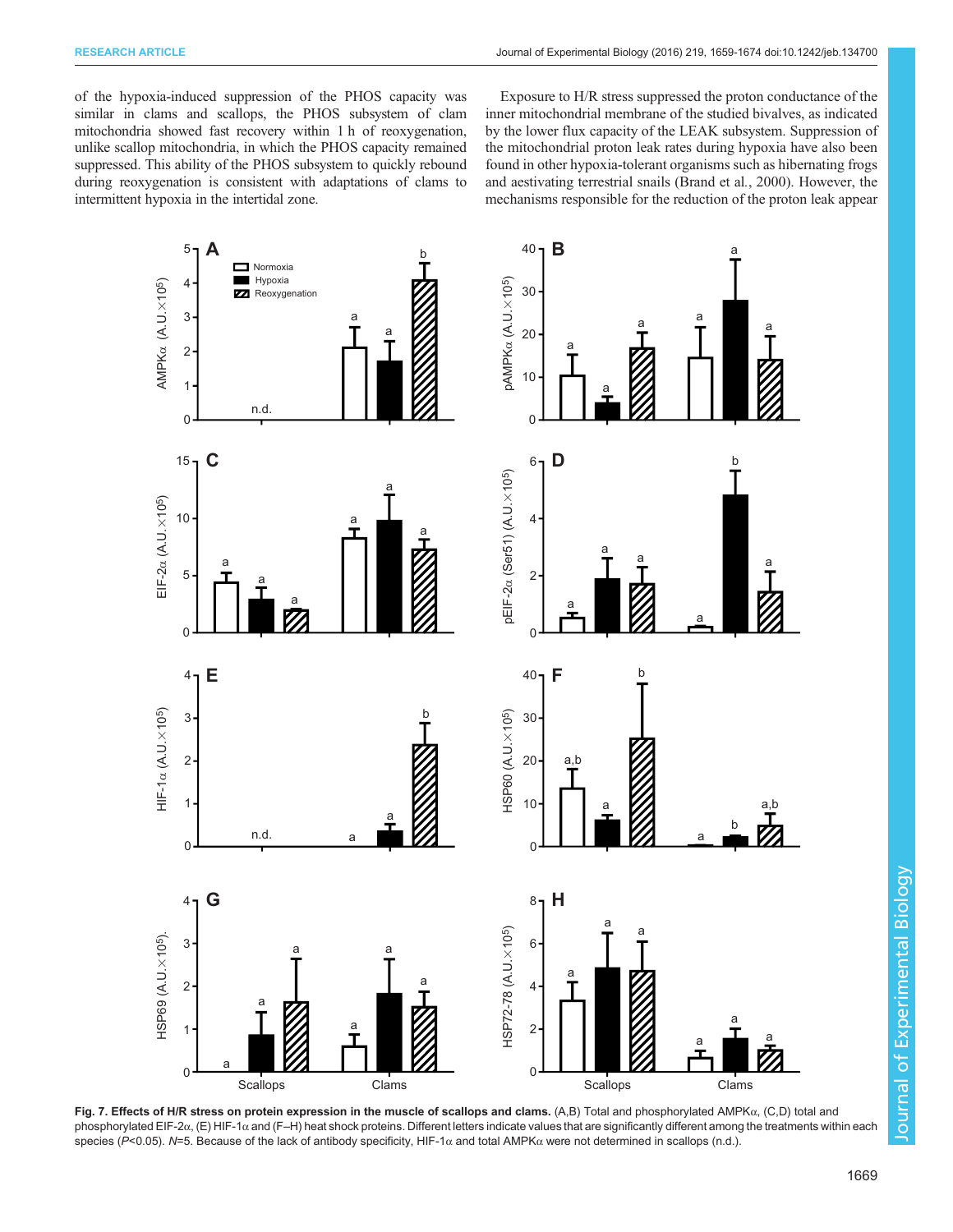<span id="page-11-0"></span>

Fig. 8. Effects of H/R stress on activity of the 26S proteasome and Na<sup>+</sup>/K<sup>+</sup>-ATPase (NKA) in scallops and clams. (A–C) Trypsin-like, caspase-like and chymotrypsin-like activity of 26S proteasome, respectively. (D) NKA. Asterisks indicate values that are significantly different between scallops and clams under the same treatment conditions, and different letters indicate values that are significantly different among the treatments within each species (P<0.05). N=5.

to differ in different hypoxia-tolerant animals. Unlike in bivalves, where H/R exposure decreased the mitochondrial proton conductance ( present study), suppression of the proton cycling in hypoxia-tolerant frogs and land snails was primarily driven by a decrease in Δψ [\(Bishop and Brand, 2000; Brand et al](#page-13-0)., 2000; [St-Pierre et al](#page-15-0)., 2000a; [Bishop et al](#page-13-0)., 2002; [Boutilier and St-Pierre,](#page-13-0) [2002](#page-13-0)). Regardless of the mechanisms, a coordinated decrease in the mitochondrial proton cycling and activity of  $F_0$ ,  $F_1$ -ATPase may diminish the energy cost of conservation of mitochondrial Δψ in hypoxia-tolerant organisms ([Brand et al](#page-13-0)., 2000), thus helping to preserve the integrity of mitochondria during prolonged hypoxia. In contrast, in hypoxia-sensitive terrestrial mammals, H/R stress leads to a progressive increase in the leakiness of the inner mitochondrial membrane and, eventually, collapse of the mitochondrial Δψ [\(Honda et al](#page-14-0)., 2005).

The state 3 (OXPHOS) flux in the control mitochondria of scallops and clams was predominantly controlled by the SOX subsystem, as shown by its high control coefficients (0.75–0.98). Similarly, a high degree of control by SOX over the state 3 respiration has also been found in oysters ([Kurochkin et al](#page-14-0)., 2011; [Ivanina et al](#page-14-0)., 2012), insects [\(Chamberlin, 2004a](#page-13-0),[b](#page-13-0)), plants [\(Kesseler et al](#page-14-0)., 1992; [Kesseler and Brand, 1994a,b\)](#page-14-0) and rodents [\(Brown et al](#page-13-0)., 2007; [Ciapaite et al](#page-13-0)., 2009). Notably, the distribution of control over the OXPHOS flux was preserved during H/R exposure in clams. This contrasts a progressive decline in the degree of control exerted by the SOX subsystem and an increase in the control by the PHOS and LEAK subsystems during H/R stress in scallops. Interestingly, earlier studies showed that mitochondrial dysfunction caused by other stressors (such as exposure to toxic metals  $Cd^{2+}$  and  $Cu^{2+}$  and/or elevated temperatures) is also associated with the alteration of the control structure over the OXPHOS flux [\(Kesseler and Brand, 1994a;](#page-14-0) [Chamberlin, 2004b](#page-13-0); [Ciapaite et al](#page-13-0)., 2009; [Kurochkin et al](#page-14-0)., 2011; [Ivanina et al](#page-14-0)., 2012).

Taken together, these findings suggest that the coordinated changes in the capacities of different functional subsystems that preserve the normal structure of control over OXPHOS respiration may contribute to the resilience to H/R stress in intertidal bivalves.

## Metabolic rate depression and anaerobic capacity

Metabolic rate depression, involving a coordinated downregulation of ATP-consuming and ATP-producing processes, is considered a major adaptive mechanism in hypoxia-tolerant organisms [\(Hochachka and Lutz, 2001](#page-14-0); [Storey and Storey, 2007\)](#page-15-0). In agreement with these earlier findings, our study shows a stronger suppression of ATP-consuming processes during hypoxia in clams compared with scallops. In clams, hypoxia led to a dramatic suppression of NKA activity, a major cellular ATP consumer responsible for 30–60% of the normoxic ATP turnover [\(Buck and](#page-13-0) [Hochachka, 1993](#page-13-0); [Hand and Hardewig, 1996](#page-14-0)). Suppression of NKA activity has also been shown in other hypoxia-tolerant organisms such as turtles, crustaceans and molluscs during hypoxia- and anoxia-induced hypometabolism [\(Buck and Hochachka, 1993](#page-13-0); [Ramnanan and Storey, 2006](#page-14-0); [Staples and Buck, 2009;](#page-15-0) [Hand et al](#page-14-0)., [2011\)](#page-14-0). Furthermore, an ∼25-fold increase in the levels of pEIF-2 $\alpha$  in hypoxia-exposed clams shows inactivation of this essential translation initiation factor by reversible phosphorylation, consistent with translational arrest [\(Larade and Storey, 2002\)](#page-14-0). A hypoxia-induced decrease in protein synthesis (including transcription and translation) is commonly found in hypoxiatolerant organisms [\(Guppy and Withers, 1999; Fraser et al](#page-14-0)., 2001; [Larade and Storey, 2002, 2007](#page-14-0); [Storey and Storey, 2004\)](#page-15-0). In contrast to clams, NKA activity and pEIF-2α expression were not affected by hypoxia in scallops. While we cannot rule out a possibility of suppression of other energy-consuming processes, our findings demonstrate that at least one major ion-motive pump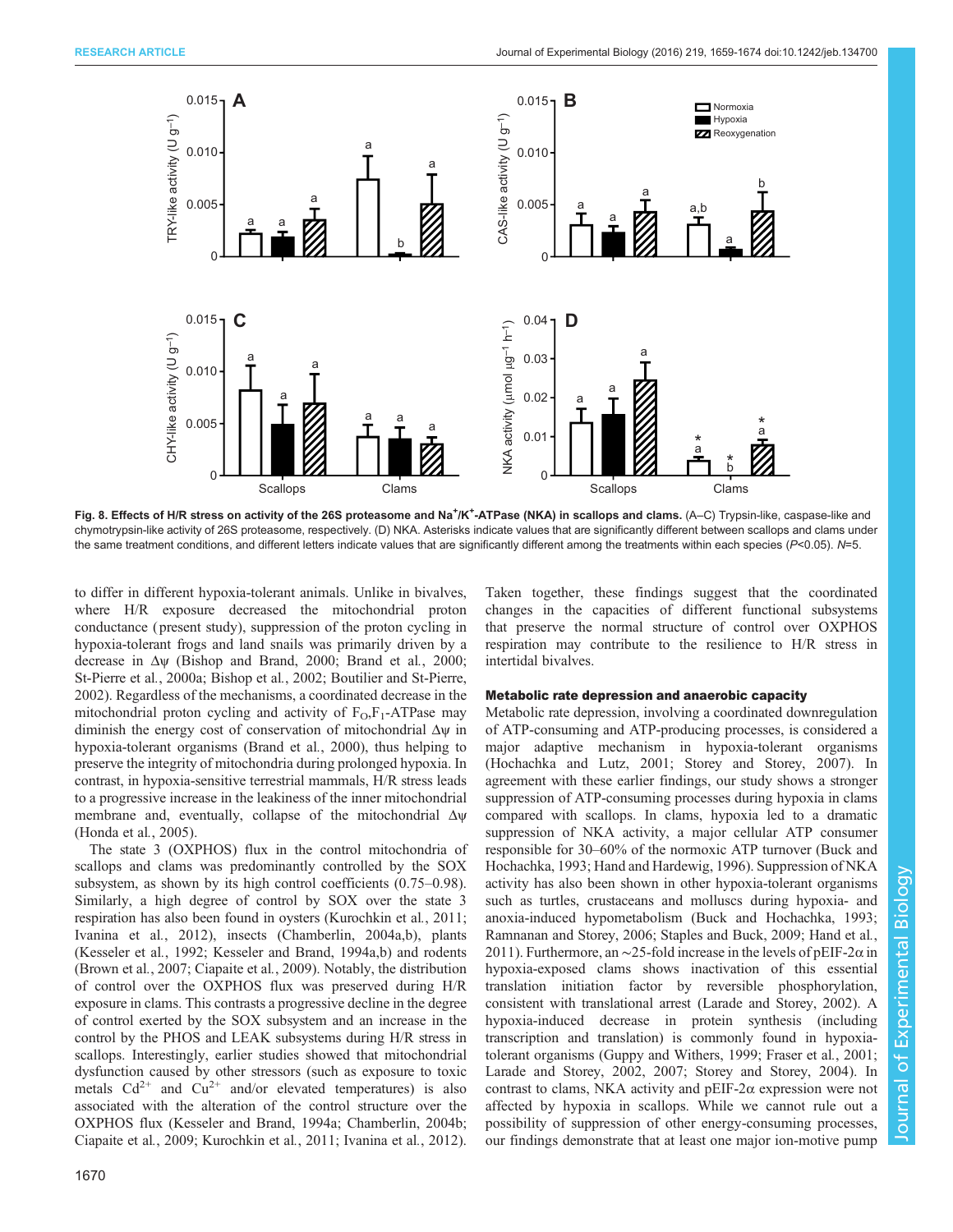<span id="page-12-0"></span>

Fig. 9. Effects of H/R stress on oxidative lesions in mitochondria and mRNA expression of aconitase and Lon protease in scallops and clams. (A) 4-Hydroxynonenal (HNE)-protein conjugates, (B) malondialdehyde (MDA)-protein conjugates, (C) aconitase and (D) Lon protease. Asterisks indicate values that are significantly different between scallops and clams under the same treatment conditions, and different letters indicate values that are significantly different among the treatments within each species ( $P<0.05$ ). N=5–8 for oxidative lesions and 5–14 for mRNA expression.

(NKA) remains active and that translational arrest via pEIF-2 $\alpha$ mechanism is not engaged during hypoxia in scallops. Taken together, these data indicate that the energy savings due to the stronger suppression of NKA activity and protein synthesis during hypoxia may contribute to the greater hypoxia tolerance of clams compared with scallops.

Notably, suppression of the protein synthesis was also accompanied by inhibition of the activity of the 26S proteasome in hypoxia-exposed clams, indicating a decrease in the protein breakdown. The 26S proteasome complex carries out ATPdependent degradation of damaged proteins via three catalytic subunits with different preferential cleaving mechanisms (trypsinlike, chymotrypsin-like and caspase-like activities) ([Voges et al](#page-15-0)., [1999;](#page-15-0) [Glickman and Ciechanover, 2002](#page-14-0)). In hypoxia-exposed clams, activities of two subunits responsible for the trypsin-like and caspaselike proteolysis were suppressed by∼40- and 5-fold, respectively. The coordinated suppression of protein synthesis and degradation in clams may act to conserve energy during hypoxia and can also extend the life of existing proteins to ensure the maintenance of essential cellular functions until normal protein synthesis is restored. In hypoxiasensitive scallops, the activity of the 26S proteasome was maintained at similar levels throughout H/R exposure, while in terrestrial mammals, hypoxia stimulated the activity of the proteasome [\(Caron](#page-13-0) et al.[, 2009](#page-13-0)). Taken together, these data show that a stronger ability to reduce protein degradation during energy-limited conditions correlates with higher hypoxia tolerance.

Anaerobic glycolysis, which plays a key role in long-term hypoxic survival of facultative anaerobes including molluscs ([Grieshaber](#page-14-0) et al.[, 1994; Ivanina et al](#page-14-0)., 2010, [2011](#page-14-0), [2012](#page-14-0)), does not appear to contribute to differential survival of scallops and clams during relatively short-term (18 h) hypoxia. Anaerobic pathways were only stimulated in the less tolerant scallops (as shown by an increase in the PK/PEPCK ratio), consistent with the less pronounced metabolic rate depression in this species. However, the rates of anaerobic metabolism were low in both studied species, as indicated by the lack of significant depletion of the glycogen stores or accumulation of metabolic wastes (L-alanine, succinate or acetate). This agrees with previous findings in oysters showing that significant accumulation of anaerobic end products occurs only after prolonged hypoxia (3– 6 days at  $\langle 0.5\% O_2 \rangle$  ([Kurochkin et al., 2009](#page-14-0)). Notably, both studied species were capable of maintaining the cellular energy status during H/R exposure, as indicated by relatively small changes in the levels of high-energy phosphates (ATP, ADP and AMP), constant ADP/ATP and AMP/ATP ratios, and lack of activation of AMPKα, supporting the conclusion that 18 h of hypoxic exposure does not result in cellular energy deficiency in these species.

An intriguing finding of our present study is the lack of accumulation of HIF-1α during hypoxia and its strong upregulation during reoxygenation in clams. HIF-1 $\alpha$  is a highly conserved transcriptional factor that undergoes rapid  $O_2$ -dependent degradation in normoxia, but accumulates in hypoxia ([Semenza,](#page-15-0) [2004\)](#page-15-0). In mammals, accumulation of HIF-1 $\alpha$  transcriptionally regulates a coordinated response to hypoxia including upregulation of systemic  $O_2$  delivery, stimulation of glycolysis and attenuation of mitochondrial function by the expression of more efficient isoforms of ETS proteins [\(Lahiri et al](#page-14-0)., 2006; [Semenza, 2007\)](#page-15-0). Such changes would be maladaptive during prolonged hypoxia in intertidal molluscs because they would prevent the metabolic rate depression, a major adaptive strategy to survive prolonged  $O<sub>2</sub>$  deprivation [\(Hochachka and Lutz, 2001](#page-14-0); [Storey and Storey, 2007\)](#page-15-0). The genomic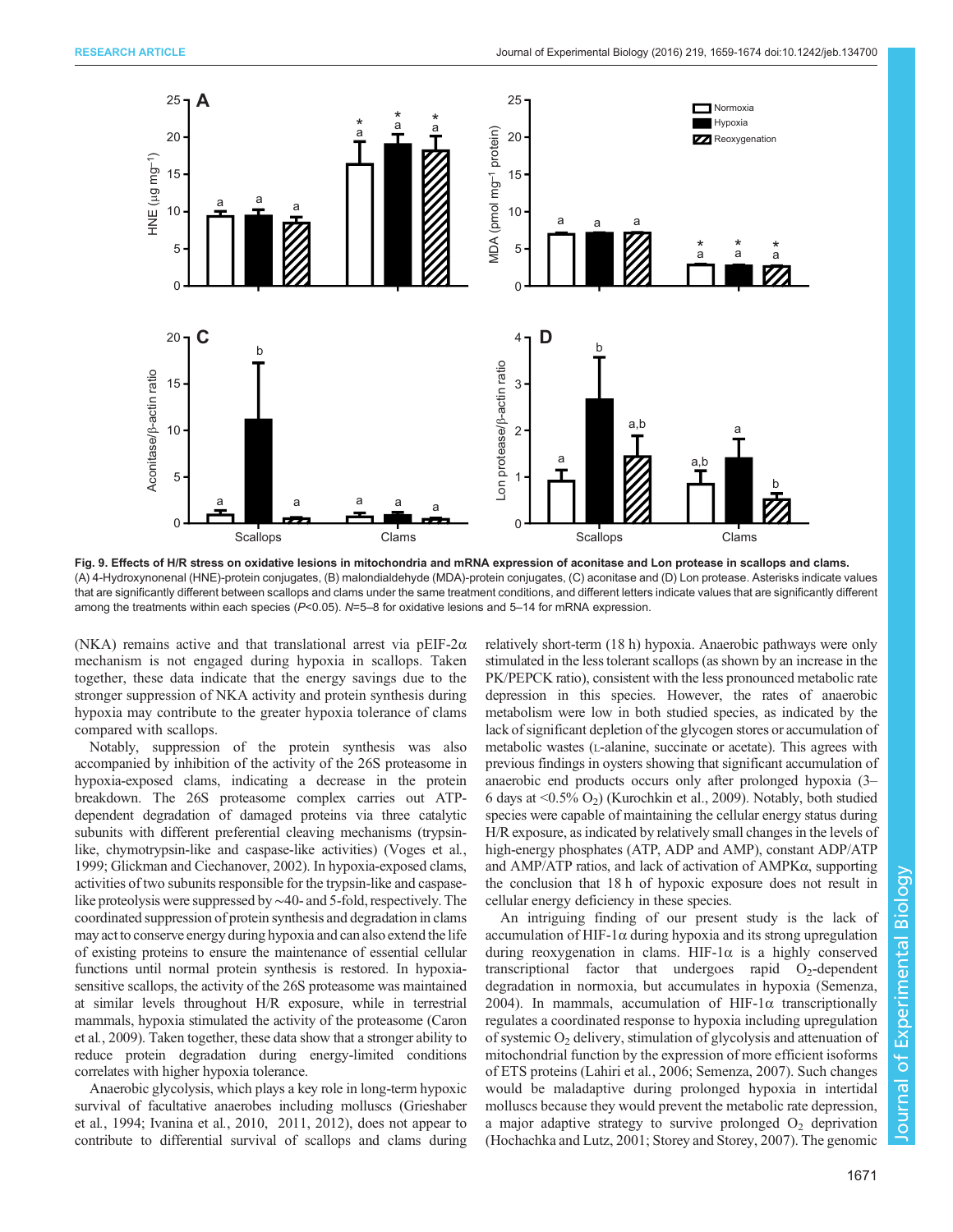<span id="page-13-0"></span>targets of HIF-1α in hypoxia-tolerant organisms such as molluscs are not known and may differ from those in mammals, but the present study suggests that HIF-1 $\alpha$  stabilization may not be essential for adaptive cellular response to hypoxia in molluscs. It is also unclear which mechanisms prevent HIF-1 $\alpha$  accumulation in clams during hypoxia; one possible mechanism may involve suppression of HIF-1α transcription as shown in hypoxia-exposed eastern oysters [\(Ivanina et al](#page-14-0)., 2010; [Piontkivska et al](#page-14-0)., 2011). In contrast to hypoxia, reoxygenation led to increased levels of HIF-1 $\alpha$  in clams. This increase might reflect decreased cellular  $O<sub>2</sub>$  concentrations as expected from the combined effects of elevated ETS activity and the high ATP demand during reoxygenation [\(Ellington, 1983](#page-14-0)). An increase in HIF-1 $\alpha$  levels during reoxygenation was also found in Caenorhabditis elegans, where it plays a key role in mitochondrial recovery [\(Ghose et al](#page-14-0)., 2013). Notably, in C. elegans, HIF-1 $\alpha$  is not involved in adaptive mitochondrial reorganization during anoxia, similar to our finding of substantial functional reorganization of mitochondria from hypoxia-exposed clams in the absence of HIF-1α accumulation.

## Oxidative damage and unfolded protein response

Oxidative damage is considered a hallmark of H/R-induced stress that plays a key role in mitochondrial and cellular injury ([Hermes-](#page-14-0)[Lima and Zenteno-Savín, 2002; Korge et al](#page-14-0)., 2015). Our study shows that mitochondria of clams and scallops are protected against oxidative damage to the membranes, demonstrated by the lack of accumulation of MDA and HNE during H/R stress. In contrast, proteins appear more susceptible to the H/R-induced damage, as indicated by upregulation of the mitochondrial chaperone HSP60 during hypoxia in clams and reoxygenation in scallops, as well as a notable (albeit statistically not significant) induction of HSP69 during H/R stress in scallops. Furthermore, massive upregulation of mRNA expression of mitochondrial aconitase and Lon protease are suggestive of oxidative stress during H/R exposure in mitochondria of scallops (but not in clams). Aconitase is an ROS-sensitive enzyme that becomes inactivated because of the loss of  $Fe<sup>2+</sup>$  from its active center during exposure to ROS (Bulteau et al., 2003). In animals, aconitase inactivation is among the first signs of the mitochondrial oxidative stress (Bulteau et al., 2003). Transcriptional upregulation of aconitase in hypoxia-induced scallops may, therefore, be a compensatory mechanism to counteract aconitase inactivation by ROS. A strong upregulation of mRNA expression of mitochondrial Lon protease in hypoxiainduced scallops may also reflect higher demand for degradation of oxidatively damaged proteins including aconitase, a major target for Lon-dependent degradation (Bota and Davies, 2002; [Smakowska](#page-15-0) et al.[, 2014\)](#page-15-0). Transcriptional changes in aconitase and Lon protease expression are consistent with higher levels of the oxidative damage protein due to H/R exposure in hypoxia-sensitive scallops compared with clams, but future studies are needed to test this hypothesis by measuring the enzyme activities.

## Acknowledgements

We thank Anastasiya Papeko for assistance with metabolite analyses.

#### Competing interests

The authors declare no competing or financial interests.

#### Author contributions

I.M.S. and A.V.I. designed the research. A.V.I., I.M.S. and E.P.S. carried out the experiments. I.M.S., I.N., A.V.I. and L.L. conducted the data analyses. I.M.S. wrote the first draft of the manuscript, and all the authors participated in the discussion and revisions of the manuscript.

This work was supported by the US Civilian Research and Development Foundation Global awards FSCX-15-61168-0 and OISE-15-61170-0, and a UNC Charlotte Faculty Research Grant to I.M.S.

#### Data availability

Partial gene sequences for mitochondrial aconitase and Lon protease from clams and scallops have been submitted to the NCBI database, accession numbers KT897897 to KT897910.

#### Supplementary information

Supplementary information available online at

<http://jeb.biologists.org/lookup/suppl/doi:10.1242/jeb.134700/-/DC1>

## References

- Babarro, J. M. F. and De Zwaan, A. [\(2008\). Anaerobic survival potential of four](http://dx.doi.org/10.1016/j.cbpa.2008.06.006) [bivalves from different habitats. A comparative survey.](http://dx.doi.org/10.1016/j.cbpa.2008.06.006) Comp. Biochem. Physiol. A [Mol. Integr. Physiol.](http://dx.doi.org/10.1016/j.cbpa.2008.06.006) 151, 108-113.
- [Bagwe, R., Beniash, E. and Sokolova, I. M.](http://dx.doi.org/10.1016/j.aquatox.2015.07.012) (2015). Effects of cadmium exposure [on critical temperatures of aerobic metabolism in eastern oysters](http://dx.doi.org/10.1016/j.aquatox.2015.07.012) Crassostrea virginica [\(Gmelin, 1791\).](http://dx.doi.org/10.1016/j.aquatox.2015.07.012) Aquat. Toxicol. 167, 77-89.
- Bickler, P. E. and Buck, L. T. [\(2007\). Hypoxia tolerance in reptiles, amphibians, and](http://dx.doi.org/10.1146/annurev.physiol.69.031905.162529) [fishes: life with variable oxygen availability.](http://dx.doi.org/10.1146/annurev.physiol.69.031905.162529) Annu. Rev. Physiol. 69, 145-170.
- Bishop, T. and Brand, M. D. (2000). Processes contributing to metabolic depression in hepatopancreas cells from the snail Helix aspersa. J. Exp. Biol. 203, 3603-3612.
- [Bishop, T., St-Pierre, J. and Brand, M. D.](http://dx.doi.org/10.1152/ajpregu.00401.2001) (2002). Primary causes of decreased [mitochondrial oxygen consumption during metabolic depression in snail cells.](http://dx.doi.org/10.1152/ajpregu.00401.2001) [Am. J. Physiol. Regul. Integr. Comp. Physiol.](http://dx.doi.org/10.1152/ajpregu.00401.2001) 282, R372-R382.
- Bota, D. A. and Davies, K. J. A. [\(2002\). Lon protease preferentially degrades](http://dx.doi.org/10.1038/ncb836) [oxidized mitochondrial aconitase by an ATP-stimulated mechanism.](http://dx.doi.org/10.1038/ncb836) Nat. Cell Biol. 4[, 674-680.](http://dx.doi.org/10.1038/ncb836)
- [Bota, D. A., Van Remmen, H. and Davies, K. J. A.](http://dx.doi.org/10.1016/S0014-5793(02)03638-4) (2002). Modulation of Lon [protease activity and aconitase turnover during aging and oxidative stress.](http://dx.doi.org/10.1016/S0014-5793(02)03638-4) FEBS Lett. 532[, 103-106.](http://dx.doi.org/10.1016/S0014-5793(02)03638-4)
- Boutilier, R. G. and St-Pierre, J. (2002). Adaptive plasticity of skeletal muscle energetics in hibernating frogs: mitochondrial proton leak during metabolic depression. J. Exp. Biol. 205, 2287-2296.
- Brand, M. D. (1997). Regulation analysis of energy metabolism. J. Exp. Biol. 200, 193-202.
- Brand, M. D. [\(1998\). Top-down elasticity analysis and its application to energy](http://dx.doi.org/10.1023/A:1006893619101) [metabolism in isolated mitochondria and intact cells.](http://dx.doi.org/10.1023/A:1006893619101) Mol. Cell. Biochem. 184, [13-20.](http://dx.doi.org/10.1023/A:1006893619101)
- Brand, M. D. [\(2000\). Uncoupling to survive? The role of mitochondrial inefficiency in](http://dx.doi.org/10.1016/S0531-5565(00)00135-2) ageing. [Exp. Gerontol.](http://dx.doi.org/10.1016/S0531-5565(00)00135-2) 35, 811-820.
- Brand, M. D., Hafner, R. P. and Brown, G. C. (1988). Control of respiration in nonphosphorylating mitochondria is shared between the proton leak and the respiratory chain. Biochem. J. 255, 535-539.
- Brand, M. D., Bishop, T., Boutilier, R. G. and St-Pierre, J. (2000). Mitochondrial proton conductance, standard metabolic rate and metabolic depression. In Life in the Cold: Eleventh International Hibernation Symposium (ed. G. Heldmaier and M. Klingenspor), pp. 413-430. Berlin: Springer.
- Brooks, S. P. J. and Storey, K. B. [\(1997\). Glycolytic controls in estivation and](http://dx.doi.org/10.1016/S0300-9629(97)00237-5) [anoxia: a comparison of metabolic arrest in land and marine molluscs.](http://dx.doi.org/10.1016/S0300-9629(97)00237-5) Comp. [Biochem. Physiol. A Physiol.](http://dx.doi.org/10.1016/S0300-9629(97)00237-5) 118, 1103-1114.
- [Brown, J. C. L., Gerson, A. R. and Staples, J. F.](http://dx.doi.org/10.1152/ajpregu.00310.2007) (2007). Mitochondrial metabolism [during daily torpor in the dwarf Siberian hamster: role of active regulated changes](http://dx.doi.org/10.1152/ajpregu.00310.2007) and passive thermal effects. [Am. J. Physiol. Regul. Integr. Comp. Physiol.](http://dx.doi.org/10.1152/ajpregu.00310.2007) 293, [R1833-R1845.](http://dx.doi.org/10.1152/ajpregu.00310.2007)
- Buck, L. T. and Hochachka, P. W. (1993). Anoxic suppression of Na<sup>+</sup>-K<sup>+</sup>-ATPase and constant membrane potential in hepatocytes: support for channel arrest. Am. J. Physiol. Regul. Integr. Comp. Physiol. 265, R1020-R1025.
- [Bulteau, A.-L., Ikeda-Saito, M. and Szweda, L. I.](http://dx.doi.org/10.1021/bi0353979) (2003). Redox-dependent [modulation of aconitase activity in intact mitochondria.](http://dx.doi.org/10.1021/bi0353979) Biochemistry 42, [14846-14855.](http://dx.doi.org/10.1021/bi0353979)
- Burnett, L. E. [\(1997\). The challenges of living in hypoxic and hypercapnic aquatic](http://dx.doi.org/10.1093/icb/37.6.633) [environments.](http://dx.doi.org/10.1093/icb/37.6.633) Am. Zool. 37, 633-640.
- Caron, M.-A., Thériault, M.-E., Paré[, M.-È., Maltais, F. and Debigare](http://dx.doi.org/10.1016/j.febslet.2009.04.006)́, R. (2009). [Hypoxia alters contractile protein homeostasis in L6 myotubes.](http://dx.doi.org/10.1016/j.febslet.2009.04.006) FEBS Lett. 583, [1528-1534.](http://dx.doi.org/10.1016/j.febslet.2009.04.006)
- Chamberlin, M. E. [\(2004a\). Control of oxidative phosphorylation during insect](http://dx.doi.org/10.1152/ajpregu.00144.2004) metamorphosis. [Am. J. Physiol. Regul. Integr. Physiol.](http://dx.doi.org/10.1152/ajpregu.00144.2004) 287, R314-R321.
- Chamberlin, M. E. [\(2004b\). Top-down control analysis of the effect of temperature](http://dx.doi.org/10.1152/ajpregu.00240.2004) [on ectotherm oxidative phosphorylation.](http://dx.doi.org/10.1152/ajpregu.00240.2004) Am. J. Physiol. Regul. Integr. Comp. Physiol. 287[, R794-R800.](http://dx.doi.org/10.1152/ajpregu.00240.2004)
- [Ciapaite, J., Nauciene, Z., Baniene, R., Wagner, M. J., Krab, K. and Mildaziene,](http://dx.doi.org/10.1111/j.1742-4658.2009.07084.x) **V.** [\(2009\).](http://dx.doi.org/10.1111/j.1742-4658.2009.07084.x) [Modular](http://dx.doi.org/10.1111/j.1742-4658.2009.07084.x) [kinetic](http://dx.doi.org/10.1111/j.1742-4658.2009.07084.x) [analysis](http://dx.doi.org/10.1111/j.1742-4658.2009.07084.x) [reveals](http://dx.doi.org/10.1111/j.1742-4658.2009.07084.x) [differences](http://dx.doi.org/10.1111/j.1742-4658.2009.07084.x) [in](http://dx.doi.org/10.1111/j.1742-4658.2009.07084.x)  $Cd^{2+}$  $Cd^{2+}$  [and](http://dx.doi.org/10.1111/j.1742-4658.2009.07084.x)  $Cu^{2+}$  $Cu^{2+}$  [ion-](http://dx.doi.org/10.1111/j.1742-4658.2009.07084.x)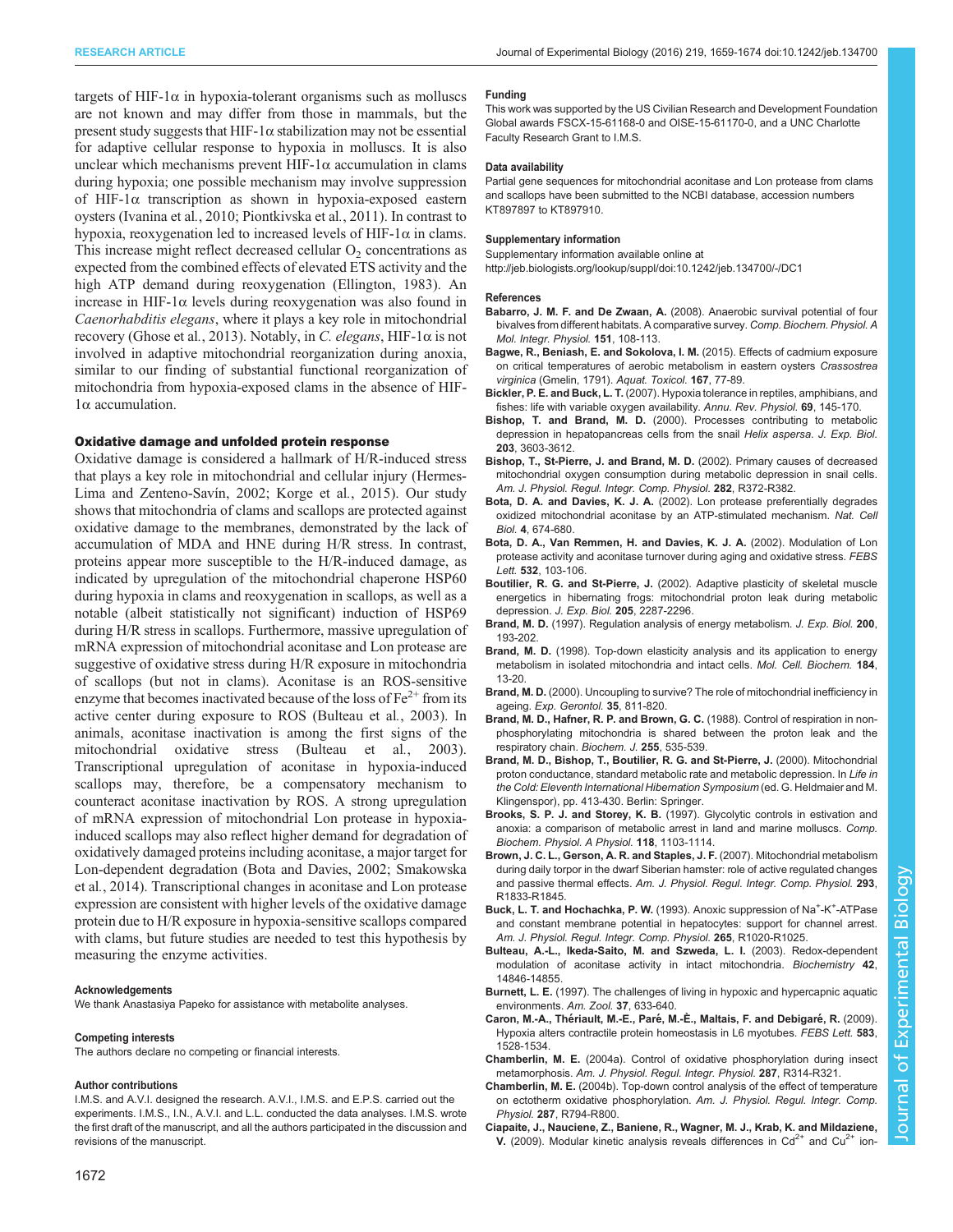<span id="page-14-0"></span>[induced impairment of oxidative phosphorylation in liver.](http://dx.doi.org/10.1111/j.1742-4658.2009.07084.x) FEBS J. 276, [3656-3668.](http://dx.doi.org/10.1111/j.1742-4658.2009.07084.x)

- [Coux, O., Tanaka, K. and Goldberg, A. L.](http://dx.doi.org/10.1146/annurev.bi.65.070196.004101) (1996). Structure and functions of the [20S and 26S proteasomes.](http://dx.doi.org/10.1146/annurev.bi.65.070196.004101) Annu. Rev. Biochem. 65, 801-847.
- de Vooys, C. G. N. [\(1980\). Anaerobic metabolism in sublittoral living](http://dx.doi.org/10.1016/0305-0491(80)90304-1) Mytilus galloprovincialis Lam[. in the Mediterranean. II. Partial adaptation of pyruvate](http://dx.doi.org/10.1016/0305-0491(80)90304-1) [kinase and phosphoenolpyruvate carboxykinase.](http://dx.doi.org/10.1016/0305-0491(80)90304-1) Comp. Biochem. Physiol. 65B, [513-518.](http://dx.doi.org/10.1016/0305-0491(80)90304-1)
- de Zwaan, A. (1991). Molluscs. In Metazoan Life without Oxygen (ed. C. Bryant), pp. 186-217. London: Chapman and Hall.
- [de Zwaan, A., Cortesi, P., van den Thillart, G., Roos, J. and Storey, K. B.](http://dx.doi.org/10.1007/BF01319405) (1991). [Differential sensitivities to hypoxia by two anoxia-tolerant marine molluscs: a](http://dx.doi.org/10.1007/BF01319405) [biochemical analysis.](http://dx.doi.org/10.1007/BF01319405) Mar. Biol. 1111, 343-351.
- Di Lisa, F., Canton, M., Carpi, A., Kaludercic, N., Menabò, R., Menazza, S. and Semenzato, M. [\(2011\). Mitochondrial injury and protection in ischemic pre- and](http://dx.doi.org/10.1089/ars.2010.3375) post-conditioning. [Antioxid. Redox Signal.](http://dx.doi.org/10.1089/ars.2010.3375) 14, 881-891.
- Ellington, W. R. [\(1983\). The recovery from anaerobic metabolism in invertebrates.](http://dx.doi.org/10.1002/jez.1402280305) [J. Exp. Biol.](http://dx.doi.org/10.1002/jez.1402280305) 228, 431-444.
- Ferná[ndez, M., Cao, J. and Villamar](http://dx.doi.org/10.1006/abbi.1998.0631)ín, J. A. (1998). In vivo phosphorylation of [phosphofructokinase from the bivalve mollusk](http://dx.doi.org/10.1006/abbi.1998.0631) Mytilus galloprovincialis. Arch. [Biochem. Biophys.](http://dx.doi.org/10.1006/abbi.1998.0631) 353, 251-256.
- Fraser, K. P. P., Houlihan, D. F., Lutz, P. L., Leone-Kabler, S., Manuel, L. and Brechin, J. G. (2001). Complete suppression of protein synthesis during anoxia with no post-anoxia protein synthesis debt in the red-eared slider turtle Trachemys scripta elegans. J. Exp. Biol. 204, 4353-4360.
- Garland, T. J. and Adolph, S. C. [\(1994\). Why not to do two-species comparative](http://dx.doi.org/10.1086/physzool.67.4.30163866) [studies: limitations on inferring adaptation.](http://dx.doi.org/10.1086/physzool.67.4.30163866) Physiol. Zool. 67, 797-828.
- [Ghose, P., Park, E. C., Tabakin, A., Salazar-Vasquez, N. and Rongo, C.](http://dx.doi.org/10.1371/journal.pgen.1004063) (2013). [Anoxia-reoxygenation regulates mitochondrial dynamics through the hypoxia](http://dx.doi.org/10.1371/journal.pgen.1004063) [response pathway, SKN-1/Nrf, and stomatin-like protein STL-1/SLP-2.](http://dx.doi.org/10.1371/journal.pgen.1004063) PLoS Genet. 9[, e1004063.](http://dx.doi.org/10.1371/journal.pgen.1004063)
- Glickman, M. H. and Ciechanover, A. [\(2002\). The ubiquitin-proteasome proteolytic](http://dx.doi.org/10.1152/physrev.00027.2001) [pathway: destruction for the sake of construction.](http://dx.doi.org/10.1152/physrev.00027.2001) Physiol. Rev. 82, 373-428.
- [Gorr, T. A., Wichmann, D., Hu, J., Hermes-Lima, M., Welker, A. F., Terwilliger, N.,](http://dx.doi.org/10.1086/648581) [Wren, J. F., Viney, M., Morris, S., Nilsson, G. E. et al.](http://dx.doi.org/10.1086/648581) (2010). Hypoxia tolerance [in animals: biology and application.](http://dx.doi.org/10.1086/648581) Physiol. Biochem. Zool. 83, 733-752.
- Gö[tze, S., Matoo, O. B., Beniash, E., Saborowski, R. and Sokolova, I. M.](http://dx.doi.org/10.1016/j.aquatox.2014.01.027) (2014). Interactive effects of  $CO<sub>2</sub>$  [and trace metals on the proteasome activity and cellular](http://dx.doi.org/10.1016/j.aquatox.2014.01.027) [stress response of marine bivalves](http://dx.doi.org/10.1016/j.aquatox.2014.01.027) Crassostrea virginica and Mercenaria mercenaria. [Aquat. Toxicol](http://dx.doi.org/10.1016/j.aquatox.2014.01.027). 149, 65-82.
- Grieshaber, M. K., Hardewig, I., Kreutzer, U. and Pörtner, H.-O. (1994). [Physiological and metabolic responses to hypoxia in invertebrates.](http://dx.doi.org/10.1007/bfb0030909) Rev. [Physiol. Biochem. Pharmacol.](http://dx.doi.org/10.1007/bfb0030909) 125, 43-147.
- Guppy, M. and Withers, P. [\(1999\). Metabolic depression in animals: physiological](http://dx.doi.org/10.1017/S0006323198005258) [perspectives and biochemical generalizations.](http://dx.doi.org/10.1017/S0006323198005258) Biol. Rev. Camb. Philos. Soc. 74, [1-40.](http://dx.doi.org/10.1017/S0006323198005258)
- [Hafner, R. P., Brown, G. C. and Brand, M. D.](http://dx.doi.org/10.1111/j.1432-1033.1990.tb15405.x) (1990). Analysis of the control of [respiration rate, phosphorylation rate, proton leak rate and protonmotive force in](http://dx.doi.org/10.1111/j.1432-1033.1990.tb15405.x) isolated mitochondria using the 'top-down' [approach of metabolic control theory.](http://dx.doi.org/10.1111/j.1432-1033.1990.tb15405.x) [Eur. J. Biochem.](http://dx.doi.org/10.1111/j.1432-1033.1990.tb15405.x) 188, 313-319.
- Hand, S. C. and Hardewig, I. [\(1996\). Downregulation of cellular metabolism during](http://dx.doi.org/10.1146/annurev.ph.58.030196.002543) [environmental stress: mechanisms and implications.](http://dx.doi.org/10.1146/annurev.ph.58.030196.002543) Annu. Rev. Physiol. 58, [539-563.](http://dx.doi.org/10.1146/annurev.ph.58.030196.002543)
- [Hand, S. C., Menze, M. A., Borcar, A., Patil, Y., Covi, J. A., Reynolds, J. A. and](http://dx.doi.org/10.1016/j.jinsphys.2011.02.010) Toner, M. [\(2011\). Metabolic restructuring during energy-limited states: Insights](http://dx.doi.org/10.1016/j.jinsphys.2011.02.010) from Artemia franciscana [embryos and other animals.](http://dx.doi.org/10.1016/j.jinsphys.2011.02.010) J. Insect Physiol. 57, [584-594.](http://dx.doi.org/10.1016/j.jinsphys.2011.02.010)
- Hardie, D. G. (2014). AMPK-[sensing energy while talking to other signaling](http://dx.doi.org/10.1016/j.cmet.2014.09.013) pathways. [Cell Metab.](http://dx.doi.org/10.1016/j.cmet.2014.09.013) 20, 939-952.
- [Hermes-Lima, M. and Zenteno-Sav](http://dx.doi.org/10.1016/S1532-0456(02)00080-7)ín, T. (2002). Animal response to drastic [changes in oxygen availability and physiological oxidative stress.](http://dx.doi.org/10.1016/S1532-0456(02)00080-7) Comp. [Biochem. Physiol. C Toxicol. Pharmacol.](http://dx.doi.org/10.1016/S1532-0456(02)00080-7) 133, 537-556.
- [Hickey, A. J. R., Renshaw, G. M. C., Speers-Roesch, B., Richards, J. G., Wang,](http://dx.doi.org/10.1007/s00360-011-0599-6) [Y., Farrell, A. P. and Brauner, C. J.](http://dx.doi.org/10.1007/s00360-011-0599-6) (2012). A radical approach to beating [hypoxia: depressed free radical release from heart fibres of the hypoxia-tolerant](http://dx.doi.org/10.1007/s00360-011-0599-6) epaulette shark ([Hemiscyllum ocellatum](http://dx.doi.org/10.1007/s00360-011-0599-6)). J. Comp. Physiol. B 182, 91-100.
- Hochachka, P. W. (1985). Assessing metabolic strategies for surviving  $O_2$  lack: role of metabolic arrest coupled with channel arrest. Mol. Physiol. 8, 331-350.
- Hochachka, P. W. and Lutz, P. L. [\(2001\). Mechanism, origin, and evolution of](http://dx.doi.org/10.1016/S1096-4959(01)00408-0) anoxia tolerance in animals. [Comp. Biochem. Physiol. B Biochem. Mol. Biol.](http://dx.doi.org/10.1016/S1096-4959(01)00408-0) 130, [435-459.](http://dx.doi.org/10.1016/S1096-4959(01)00408-0)
- [Hochachka, P. W., Buck, L. T., Doll, C. J. and Land, S. C.](http://dx.doi.org/10.1073/pnas.93.18.9493) (1996). Unifying theory of [hypoxia tolerance: molecular/metabolic defense and rescue mechanisms for](http://dx.doi.org/10.1073/pnas.93.18.9493) surviving oxygen lack. [Proc. Natl. Acad. Sci. USA](http://dx.doi.org/10.1073/pnas.93.18.9493) 93, 9493-9498.
- [Honda, H. M., Korge, P. and Weiss, J. N.](http://dx.doi.org/10.1196/annals.1341.022) (2005). Mitochondria and ischemia/ reperfusion injury. [Ann. N. Y. Acad. Sci.](http://dx.doi.org/10.1196/annals.1341.022) 1047, 248-258.
- Hü[ttemann, M., Helling, S., Sanderson, T. H., Sinkler, C., Samavati, L.,](http://dx.doi.org/10.1016/j.bbabio.2011.07.001) [Mahapatra, G., Varughese, A., Lu, G., Liu, J., Ramzan, R. et al.](http://dx.doi.org/10.1016/j.bbabio.2011.07.001) (2012). [Regulation of mitochondrial respiration and apoptosis through cell signaling:](http://dx.doi.org/10.1016/j.bbabio.2011.07.001)

[cytochrome c oxidase and cytochrome c in ischemia/reperfusion injury and](http://dx.doi.org/10.1016/j.bbabio.2011.07.001) inflammation. [Biochim. Biophys. Acta](http://dx.doi.org/10.1016/j.bbabio.2011.07.001) 1817, 598-609.

- [Ivanina, A. V., Sokolov, E. P. and Sokolova, I. M.](http://dx.doi.org/10.1016/j.aquatox.2010.05.013) (2010). Effects of cadmium on [anaerobic energy metabolism and mRNA expression during air exposure and](http://dx.doi.org/10.1016/j.aquatox.2010.05.013) [recovery of an intertidal mollusk](http://dx.doi.org/10.1016/j.aquatox.2010.05.013) Crassostrea virginica. Aquat. Toxicol. 99, [330-342.](http://dx.doi.org/10.1016/j.aquatox.2010.05.013)
- [Ivanina, A. V., Froelich, B., Williams, T., Sokolov, E. P., Oliver, J. D. and](http://dx.doi.org/10.1016/j.chemosphere.2010.09.075) Sokolova, I. M. [\(2011\). Interactive effects of cadmium and hypoxia on metabolic](http://dx.doi.org/10.1016/j.chemosphere.2010.09.075) [responses and bacterial loads of eastern oysters](http://dx.doi.org/10.1016/j.chemosphere.2010.09.075) Crassostrea virginica Gmelin. [Chemosphere](http://dx.doi.org/10.1016/j.chemosphere.2010.09.075) 82, 377-389.
- [Ivanina, A. V., Kurochkin, I. O., Leamy, L. and Sokolova, I. M.](http://dx.doi.org/10.1242/jeb.071357) (2012). Effects of [temperature and cadmium exposure on the mitochondria of oysters \(](http://dx.doi.org/10.1242/jeb.071357)Crassostrea virginica[\) exposed to hypoxia and subsequent reoxygenation.](http://dx.doi.org/10.1242/jeb.071357) J. Exp. Biol. 215, [3142-3154.](http://dx.doi.org/10.1242/jeb.071357)
- [Kadenbach, B., Ramzan, R., Moosdorf, R. and Vogt, S.](http://dx.doi.org/10.1016/j.mito.2011.06.001) (2011). The role of [mitochondrial membrane potential in ischemic heart failure.](http://dx.doi.org/10.1016/j.mito.2011.06.001) Mitochondrion 11, [700-706.](http://dx.doi.org/10.1016/j.mito.2011.06.001)
- [Kalogeris, T., Bao, Y. and Korthuis, R. J.](http://dx.doi.org/10.1016/j.redox.2014.05.006) (2014). Mitochondrial reactive oxygen [species: a double edged sword in ischemia/reperfusion vs preconditioning.](http://dx.doi.org/10.1016/j.redox.2014.05.006) Redox Biol. 2[, 702-714.](http://dx.doi.org/10.1016/j.redox.2014.05.006)
- Kesseler, A. and Brand, M. D. [\(1994a\). Effects of cadmium on the control and](http://dx.doi.org/10.1111/j.1432-1033.1994.0907b.x) [internal regulation of oxidative phosphorylation in potato tuber mitochondria.](http://dx.doi.org/10.1111/j.1432-1033.1994.0907b.x) [Eur. J. Biochem.](http://dx.doi.org/10.1111/j.1432-1033.1994.0907b.x) 225, 907-922.
- Kesseler, A. and Brand, M. D. [\(1994b\). Localisation of the sites of action of](http://dx.doi.org/10.1111/j.1432-1033.1994.0897b.x) [cadmium on oxidative phosphorylation in potato tuber mitochondria using top](http://dx.doi.org/10.1111/j.1432-1033.1994.0897b.x)[down elasticity analysis.](http://dx.doi.org/10.1111/j.1432-1033.1994.0897b.x) Eur. J. Biochem. 225, 897-906.
- [Kesseler, A., Diolez, P., Brinkmann, K. and Brand, M. D.](http://dx.doi.org/10.1111/j.1432-1033.1992.tb17480.x) (1992). Characterisation [of the control of respiration in potato tuber mitochondria using the top-down](http://dx.doi.org/10.1111/j.1432-1033.1992.tb17480.x) [approach of metabolic control analysis.](http://dx.doi.org/10.1111/j.1432-1033.1992.tb17480.x) Eur. J. Biochem. 210, 775-784.
- [Korge, P., Calmettes, G. and Weiss, J. N.](http://dx.doi.org/10.1016/j.bbabio.2015.02.012) (2015). Increased reactive oxygen [species production during reductive stress: the roles of mitochondrial glutathione](http://dx.doi.org/10.1016/j.bbabio.2015.02.012) [and thioredoxin reductases.](http://dx.doi.org/10.1016/j.bbabio.2015.02.012) Biochim. Biophys. Acta 1847, 514-525.
- [Kurochkin, I. O., Ivanina, A. V., Eilers, S., Downs, C. A., May, L. A. and Sokolova,](http://dx.doi.org/10.1152/ajpregu.00324.2009) I. M. [\(2009\). Cadmium affects metabolic responses to prolonged anoxia and](http://dx.doi.org/10.1152/ajpregu.00324.2009) [reoxygenation in eastern oysters \(](http://dx.doi.org/10.1152/ajpregu.00324.2009)Crassostrea virginica). Am. J. Physiol. Regul. [Integr. Comp. Physiol.](http://dx.doi.org/10.1152/ajpregu.00324.2009) 297, R1262-R1272.
- [Kurochkin, I. O., Etzkorn, M., Buchwalter, D., Leamy, L. and Sokolova, I. M.](http://dx.doi.org/10.1152/ajpregu.00279.2010) [\(2011\). Top-down control analysis of the cadmium effects on molluscan](http://dx.doi.org/10.1152/ajpregu.00279.2010) [mitochondria and the mechanisms of cadmium-induced mitochondrial](http://dx.doi.org/10.1152/ajpregu.00279.2010) dysfunction. [Am. J. Physiol. Regul. Integr. Comp. Physiol.](http://dx.doi.org/10.1152/ajpregu.00279.2010) 300, R21-R31.
- [Lahiri, S., Roy, A., Baby, S. M., Hoshi, T., Semenza, G. L. and Prabhakar, N. R.](http://dx.doi.org/10.1016/j.pbiomolbio.2005.07.001) [\(2006\). Oxygen sensing in the body.](http://dx.doi.org/10.1016/j.pbiomolbio.2005.07.001) Prog. Biophys. Mol. Biol. 91, 249-286.
- [Lama, J. L., Bell, R. A. V. and Storey, K. B.](http://dx.doi.org/10.1016/j.cbpb.2013.07.001) (2013). Hexokinase regulation in the [hepatopancreas and foot muscle of the anoxia-tolerant marine mollusc,](http://dx.doi.org/10.1016/j.cbpb.2013.07.001) Littorina littorea. [Comp. Biochem. Physiol. B Biochem. Mol. Biol.](http://dx.doi.org/10.1016/j.cbpb.2013.07.001) 166, 109-116.
- Larade, K. and Storey, K. B. [\(2002\). Reversible suppression of protein synthesis in](http://dx.doi.org/10.1023/A:1014811017753) [concert with polysome disaggregation during anoxia exposure in](http://dx.doi.org/10.1023/A:1014811017753) Littorina littorea. [Mol. Cell. Biochem.](http://dx.doi.org/10.1023/A:1014811017753) 232, 121-127.
- Larade, K. and Storey, K. B. [\(2007\). Arrest of transcription following anoxic](http://dx.doi.org/10.1007/s11010-007-9468-8) [exposure in a marine mollusc.](http://dx.doi.org/10.1007/s11010-007-9468-8) Mol. Cell. Biochem. 303, 243-249.
- Lö[tscher, H.-R., Winterhalter, K. H., Carafoli, E. and Richter, C.](http://dx.doi.org/10.1111/j.1432-1033.1980.tb04857.x) (1980). The [energy-state](http://dx.doi.org/10.1111/j.1432-1033.1980.tb04857.x) [of](http://dx.doi.org/10.1111/j.1432-1033.1980.tb04857.x) [mitochondria](http://dx.doi.org/10.1111/j.1432-1033.1980.tb04857.x) [during](http://dx.doi.org/10.1111/j.1432-1033.1980.tb04857.x) [the](http://dx.doi.org/10.1111/j.1432-1033.1980.tb04857.x) [transport](http://dx.doi.org/10.1111/j.1432-1033.1980.tb04857.x) of  $Ca<sup>2+</sup>$  $Ca<sup>2+</sup>$ . [Eur. J. Biochem.](http://dx.doi.org/10.1111/j.1432-1033.1980.tb04857.x) 110, [211-216.](http://dx.doi.org/10.1111/j.1432-1033.1980.tb04857.x)
- McMahon, B. R. [\(1988\). Physiological responses to oxygen depletion in intertidal](http://dx.doi.org/10.1093/icb/28.1.39) animals. [Am. Zool.](http://dx.doi.org/10.1093/icb/28.1.39) 28, 30-53.
- [Miwa, S., St-Pierre, J., Partridge, L. and Brand, M. D.](http://dx.doi.org/10.1016/S0891-5849(03)00464-7) (2003). Superoxide and [hydrogen peroxide production by Drosophila mitochondria.](http://dx.doi.org/10.1016/S0891-5849(03)00464-7) Free Radic. Biol. Med. 35[, 938-948.](http://dx.doi.org/10.1016/S0891-5849(03)00464-7)
- Pamenter, M. E. [\(2014\). Mitochondria: a multimodal hub of hypoxia tolerance.](http://dx.doi.org/10.1139/cjz-2013-0247) [Can. J. Zool.](http://dx.doi.org/10.1139/cjz-2013-0247) 92, 569-589.
- Pfaffl, M. W. [\(2001\). A new mathematical model for relative quantification in real-time](http://dx.doi.org/10.1093/nar/29.9.e45) RT-PCR. [Nucleic Acids Res.](http://dx.doi.org/10.1093/nar/29.9.e45) 29, e45.
- [Piontkivska, H., Chung, J. S., Ivanina, A. V., Sokolov, E. P., Techa, S. and](http://dx.doi.org/10.1016/j.cbd.2010.10.003) Sokolova, I. M. [\(2011\). Molecular characterization and mRNA expression of two](http://dx.doi.org/10.1016/j.cbd.2010.10.003) [key enzymes of hypoxia-sensing pathways in eastern oysters](http://dx.doi.org/10.1016/j.cbd.2010.10.003) Crassostrea virginica [\(Gmelin\): hypoxia-inducible factor](http://dx.doi.org/10.1016/j.cbd.2010.10.003)  $α$  (HIF- $α$ ) and HIF-prolyl hydroxylase (PHD). [Comp. Biochem. Physiol. D Genomics Proteomics](http://dx.doi.org/10.1016/j.cbd.2010.10.003) 6, 103-114.
- [Ramnanan,](http://dx.doi.org/10.1242/jeb.02052) [C.](http://dx.doi.org/10.1242/jeb.02052) [J.](http://dx.doi.org/10.1242/jeb.02052) [and](http://dx.doi.org/10.1242/jeb.02052) [Storey,](http://dx.doi.org/10.1242/jeb.02052) [K.](http://dx.doi.org/10.1242/jeb.02052) [B.](http://dx.doi.org/10.1242/jeb.02052) (2006). Suppression of Na<sup>+</sup>[/K](http://dx.doi.org/10.1242/jeb.02052)<sup>+</sup>[-ATPase activity](http://dx.doi.org/10.1242/jeb.02052) [during estivation in the land snail](http://dx.doi.org/10.1242/jeb.02052) Otala lactea. J. Exp. Biol. 209, 677-688.
- Ringwood, A. H. and Keppler, C. J. [\(2002\). Water quality variation and clam](http://dx.doi.org/10.1007/BF02691338) [growth: is pH really a non-issue in estuaries?](http://dx.doi.org/10.1007/BF02691338) Estuaries 25, 901-907.
- Russell, E. L. and Storey, K. B. [\(1995\). Regulation of enzymes of carbohydrate](http://dx.doi.org/10.1086/physzool.68.4.30166345) [metabolism during anoxia in the salt marsh bivalve](http://dx.doi.org/10.1086/physzool.68.4.30166345) Geukensia demissus. Physiol. Zool. 68[, 567-582.](http://dx.doi.org/10.1086/physzool.68.4.30166345)
- [Sadek, H. A., Nulton-Persson, A. C., Szweda, P. A. and Szweda, L. I.](http://dx.doi.org/10.1016/j.abb.2003.09.029) (2003). [Cardiac ischemia/reperfusion, aging, and redox-dependent alterations in](http://dx.doi.org/10.1016/j.abb.2003.09.029) mitochondrial function. [Arch. Biochem. Biophys.](http://dx.doi.org/10.1016/j.abb.2003.09.029) 420, 201-208.
- [Sanni, B., Williams, K., Sokolov, E. P. and Sokolova, I. M.](http://dx.doi.org/10.1016/j.cbpc.2007.08.005) (2008). Effects of [acclimation temperature and cadmium exposure on mitochondrial aconitase and](http://dx.doi.org/10.1016/j.cbpc.2007.08.005)